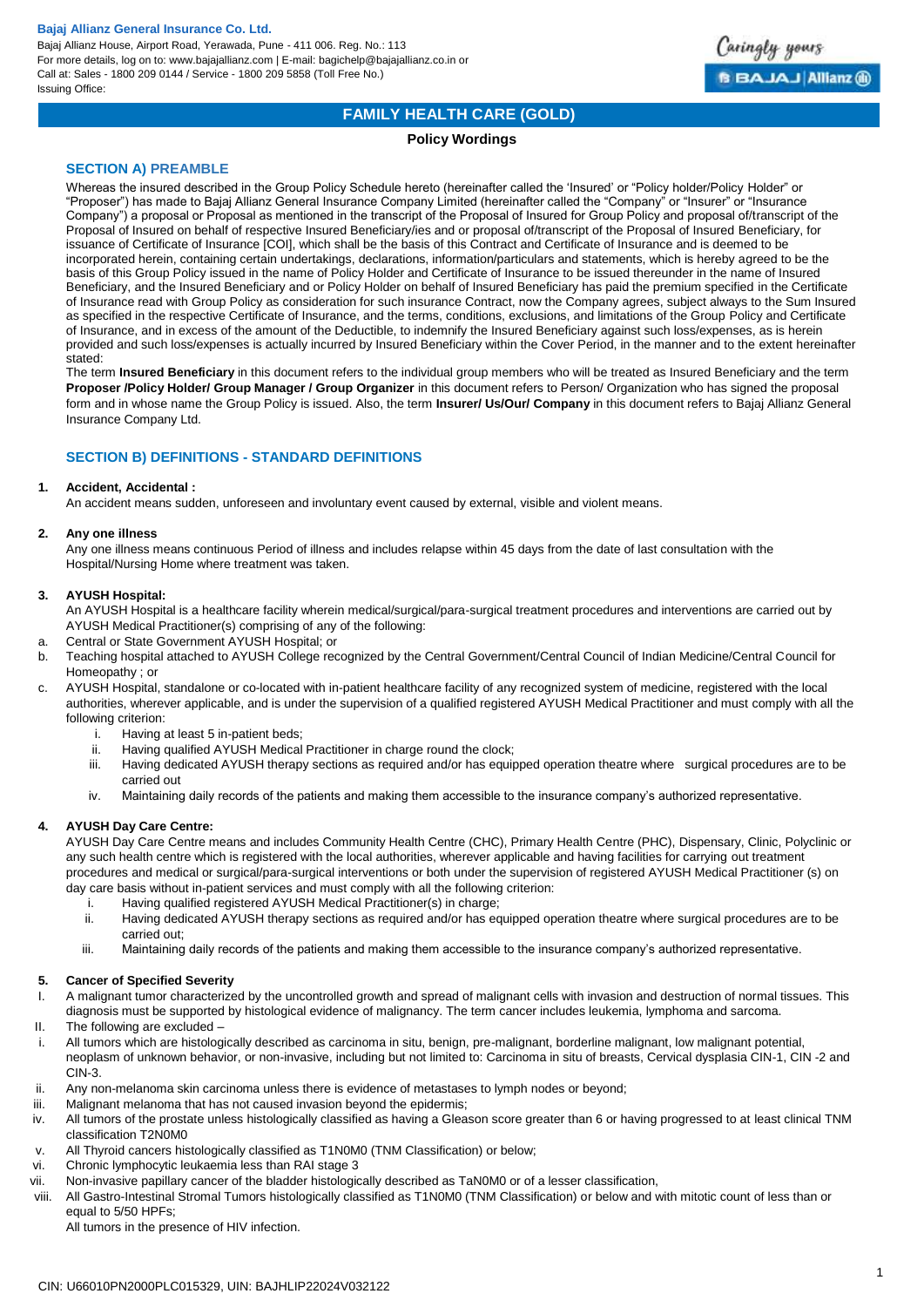Bajaj Allianz House, Airport Road, Yerawada, Pune - 411 006. Reg. No.: 113 For more details, log on to: www.bajajallianz.com | E-mail: bagichelp@bajajallianz.co.in or Call at: Sales - 1800 209 0144 / Service - 1800 209 5858 (Toll Free No.) Issuing Office:



# **FAMILY HEALTH CARE (GOLD)**

## **6. Cashless facility:**

Cashless facility means a facility extended by the Insurer to the Insured where the payments, of the costs of treatment undergone by the Insured in accordance with the Policy terms and conditions, are directly made to the network provider by the Insurer to the extent pre-authorization is approved.

## **7. Co-Payment:**

A co-payment means a cost-sharing requirement under a health insurance Policy that provides that the Policyholder/Insured will bear a specified percentage of the admissible claim amount. A co-payment does not reduce the Sum Insured

## **8. Condition Precedent:**

Condition Precedent means a Policy term or condition upon which the Insurer's liability under the Policy is conditional upon.

## **9. Congenital Anomaly:**

Congenital Anomaly means a condition(s) which is present since birth, and which is abnormal with reference to form, structure or position. a. Internal Congenital Anomaly- Congenital anomaly which is not in the visible and accessible parts of the body b. External Congenital Anomaly- Congenital anomaly which is in the visible and accessible parts of the body

## **10. Cumulative Bonus:**

Cumulative Bonus means any increase or addition in the Sum Insured granted by the insurer without an associated increase in premium.

## **11. Day care centre:**

A day care centre means any institution established for day care treatment of illness and / or injuries or a medical set -up with a hospital and which has been registered with the local authorities, wherever applicable, and is under the supervision of a registered and qualified medical practitioner AND must comply with all minimum criteria as under:-

- i. has qualified nursing staff under its employment,
- ii. has qualified medical practitioner(s) in charge,
- iii. has a fully equipped operation theatre of its own where surgical procedures are carried out
- iv. maintains daily records of patients and will make these accessible to the Insurance Company's authorized personnel.

## **12. Day Care Treatment:**

Day care treatment means medical treatment, and/or surgical procedure which is:

- i. undertaken under General or Local Anesthesia in a hospital/day care centre in less than 24 hrs because of technological advancement, and
- ii. Which would have otherwise required a hospitalization of more than 24 hours.

Treatment normally taken on an out-patient basis is not included in the scope of this definition.

## **13. Deductible:**

Deductible is a cost-sharing requirement under a health insurance policy that provides that the insurer will not be liable for a specified rupee amount in case of indemnity policies and for a specified number of days/hours in case of Hospital Cash Daily Allowance policies which will apply before any benefits are payable by the insurer. A deductible does not reduce the Sum Insured.

## **14. Dental Treatment:**

Dental treatment means a treatment related to teeth or structures supporting teeth including examinations, fillings (where appropriate), crowns, extractions and surgery.

## **15. Disclosure to information norm:**

The Policy shall be void and all premium paid thereon shall be forfeited to the Company, in the event of misrepresentation, mis-description or non-disclosure of any material fact.

## **16. Emergency Care:**

Emergency care means management of an illness or injury which results in symptoms which occur suddenly and unexpectedly, and requires immediate care by a medical practitioner to prevent death or serious long term impairment of the Insured person's health.

## **17. Grace Period:**

Grace period means the specified period of time immediately following the premium due date during which a payment can be made to renew or continue a Policy in force without loss of continuity benefits such as waiting periods and coverage of pre-existing diseases. Coverage is not available for the period for which no premium is received.

## **18. Hospital:**

A hospital means any institution established for in-patient care and day care treatment of illness and/or injuries and which has been registered as a hospital with the local authorities under the Clinical Establishments (Registration and Regulation) Act, 2010 or under the enactments specified under the Schedule of Section 56(1)

of the said Act OR complies with all minimum criteria as under:

- i. has qualified nursing staff under its employment round the clock;
- ii. has at least 10 in-patient beds in towns having a population of less than 10,00,000 and at least 15 in-patient beds in all other places;
- iii. has qualified medical practitioner(s) in charge round the clock;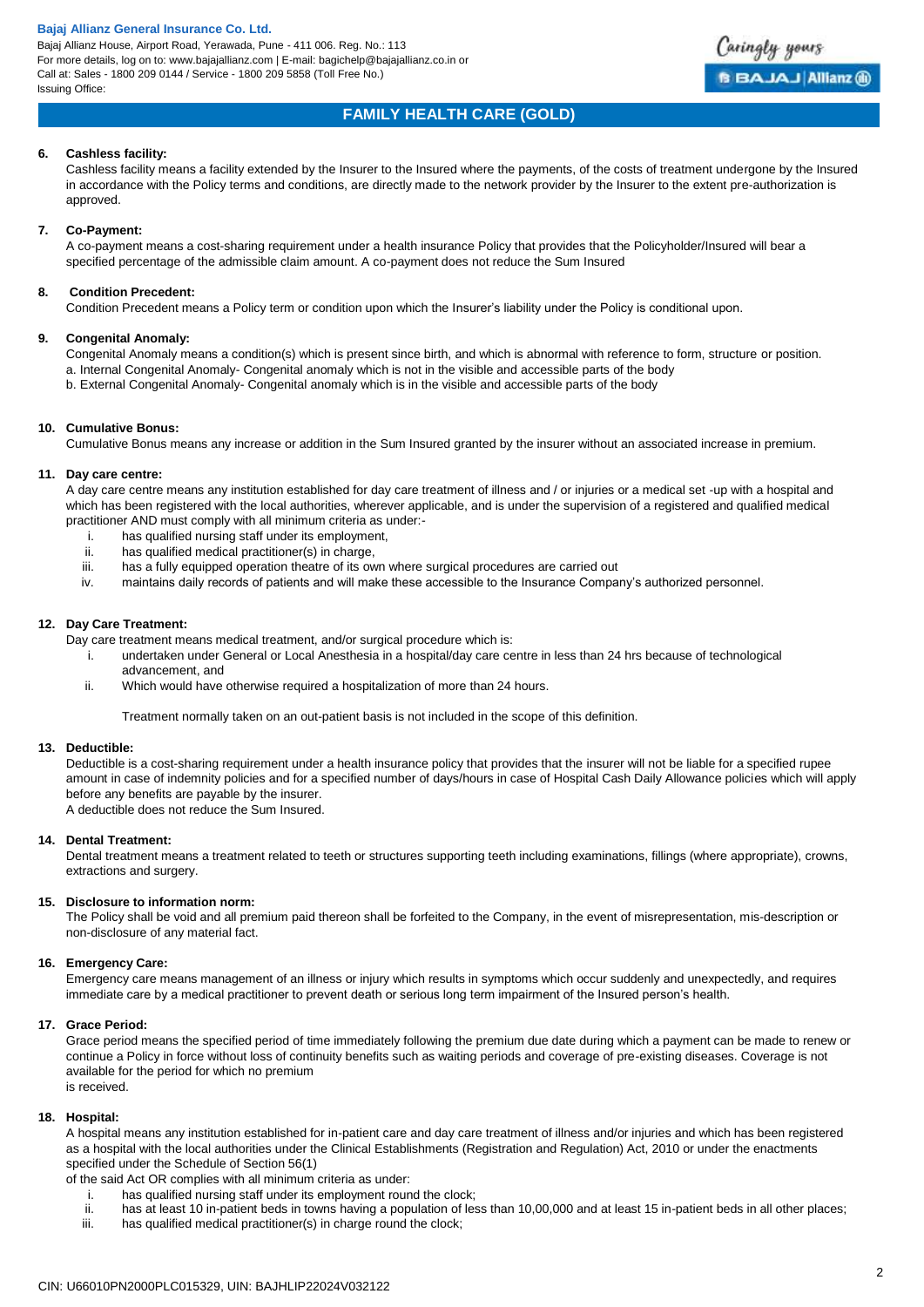Bajaj Allianz House, Airport Road, Yerawada, Pune - 411 006. Reg. No.: 113 For more details, log on to: www.bajajallianz.com | E-mail: bagichelp@bajajallianz.co.in or Call at: Sales - 1800 209 0144 / Service - 1800 209 5858 (Toll Free No.) Issuing Office:



# **FAMILY HEALTH CARE (GOLD)**

- iv. has a fully equipped operation theatre of its own where surgical procedures are carried out;
- v. maintains daily records of patients and makes these accessible to the Insurance Company's authorized personnel.

#### **19. Hospitalization:**

Hospitalization means admission in a Hospital for a minimum period of 24 consecutive In patient Care hours except for specified procedures/ treatments, where such admission could be for a period of less than 24 consecutive hours.

#### **20. Illness**

Illness means a sickness or a disease or pathological condition leading to the impairment of normal physiological function and requires medical treatment.

a. Acute condition - Acute condition is a disease, illness or injury that is likely to respond quickly to treatment which aims to return the person to his or her state of health immediately before suffering the disease/illness/injury which leads to full recovery.

- b. Chronic condition A chronic condition is defined as a disease, illness, or injury that has one or more of the following characteristics:
	- i. it needs ongoing or long-term monitoring through consultations, examinations, check-ups, and /or tests<br>ii. it needs ongoing or long-term control for relief of symptoms
		- it needs ongoing or long-term control for relief of symptoms
	- iii. it requires rehabilitation for the patient or for the patient to be specially trained to cope with it
	- iv. it continues indefinitely<br>v it recurs or is likely to re
	- it recurs or is likely to recur.

#### **21. Inpatient Care**

Inpatient care means treatment for which the Insured has to stay in a hospital for more than 24 hours for a covered event.

# **22. Injury/Bodily Injury**

Injury means accidental physical bodily harm excluding illness or disease solely and directly caused by external, violent and visible and evident means which is verified and certified by a Medical Practitioner.

#### **23. Intensive Care Unit**

Intensive care unit means an identified section, ward or wing of a hospital which is under the constant supervision of a dedicated medical practitioner(s), and which is specially equipped for the continuous monitoring and treatment of patients who are in a critical condition, or require life support facilities and where the level of

care and supervision is considerably more sophisticated and intensive than in the ordinary and other wards.

#### **24. ICU Charges**

ICU (Intensive Care Unit) Charges means the amount charged by a Hospital towards ICU expenses which shall include the expenses for ICU bed, general medical support services provided to any ICU patient including monitoring devices, critical care nursing and intensivist charges.

## **25. Kidney Failure Requiring Regular Dialysis :**

End stage renal disease presenting as chronic irreversible failure of both kidneys to function, as a result of which either regular renal dialysis (hemodialysis or peritoneal dialysis) is instituted or renal transplantation is carried out. Diagnosis has to be confirmed by a Specialist Medical **Practitioner** 

## **26. Medical Advice:**

Medical advice means any consultation or advice from a Medical Practitioner including the issuance of any prescription or follow up prescription.

#### **27. Medical expenses:**

Medical Expenses means those expenses that an Insured has necessarily and actually incurred for medical treatment on account of Illness or Accident on the advice of a Medical Practitioner, as long as these are no more than would have been payable if the Insured had not been Insured and no more than other hospitals or Medical practitioners in the same locality would have charged for the same medical treatment.

#### **28. Medical Practitioner/Doctor/ Physician:**

Medical Practitioner means a person who holds a valid registration from the Medical Council of any State or Medical Council of India or Council for Indian Medicine or for Homeopathy or Ayurvedic and or such other authorities set up by the Government of India or a State Government and is thereby entitled to practice medicine within its jurisdiction; and is acting within its scope and jurisdiction of license.

## **29. Medically Necessary Treatment:**

Medically necessary treatment means any treatment, tests, medication, or stay in hospital or part of a stay in hospital which

- i. is required for the medical management of the illness or injury suffered by the Insured;
- ii. must not exceed the level of care necessary to provide safe, adequate and appropriate medical care in scope, duration, or intensity;
- iii. must have been prescribed by a medical practitioner,
- iv. must conform to the professional standards widely accepted in international medical practice or by the medical community in India.

## **30. Migration:**

Migration means, the right accorded to health insurance policyholders (including all members under family cover and members of group health insurance policy), to transfer the credit gained for pre-existing conditions and time bound exclusions, with the same insurer.

#### **31. Network Provider:**

Network Provider means hospitals or health care providers enlisted by an insurer, TPA or jointly by an Insurer and TPA to provide medical services to an insured by a cashless facility.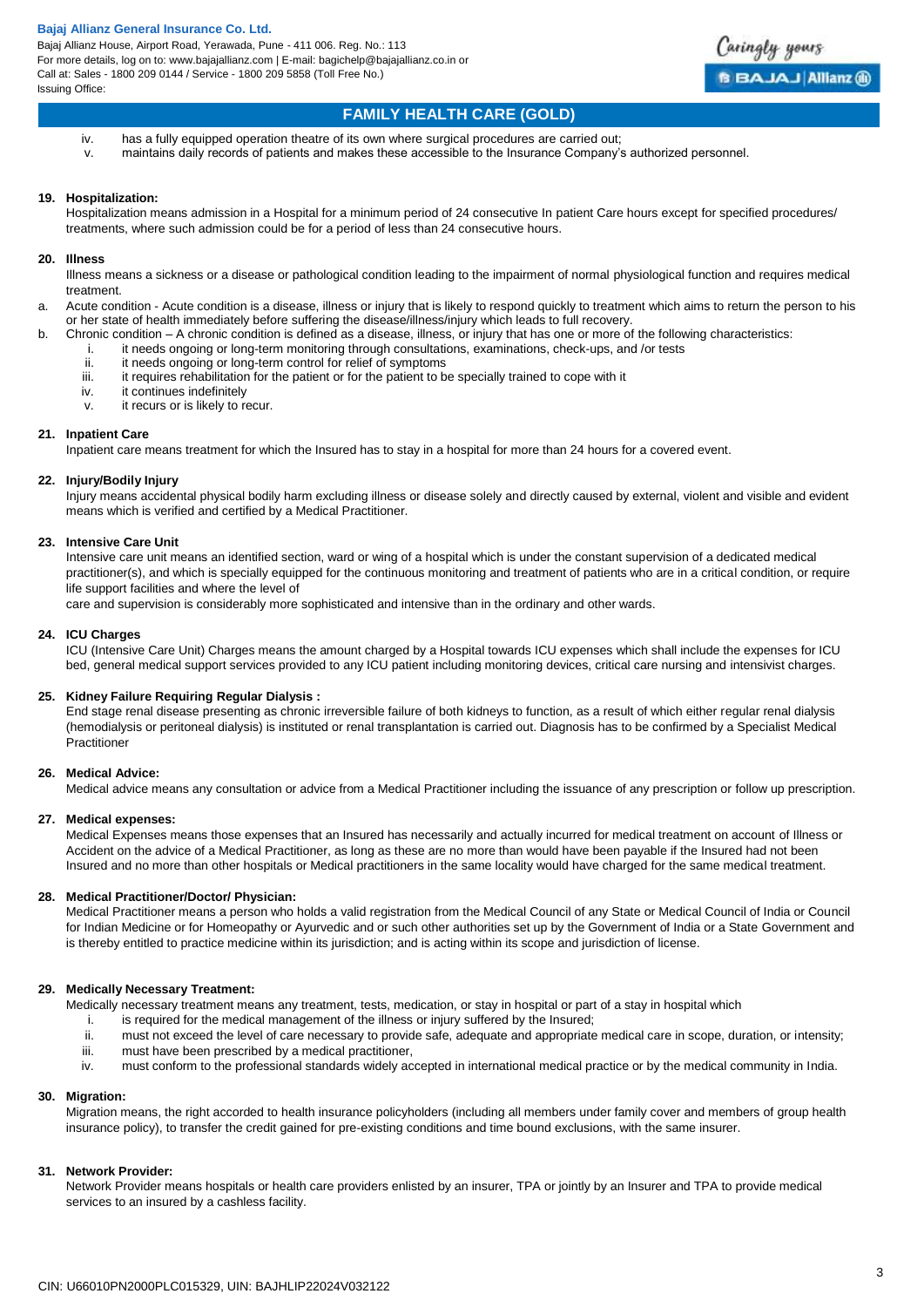Bajaj Allianz House, Airport Road, Yerawada, Pune - 411 006. Reg. No.: 113 For more details, log on to: www.bajajallianz.com | E-mail: bagichelp@bajajallianz.co.in or Call at: Sales - 1800 209 0144 / Service - 1800 209 5858 (Toll Free No.) Issuing Office:



# **FAMILY HEALTH CARE (GOLD)**

## **32. Non- Network Provider:**

Non-Network provider means any hospital, day care centre or other provider that is not part of the network.

#### **33. Notification of Claim:**

Notification of claim means the process of intimating a claim to the insurer or TPA through any of the recognized modes of communication.

## **34. OPD treatment:**

OPD treatment means one in which the Insured visits a clinic / hospital or associated facility like a consultation room for diagnosis and treatment based on the advice of a Medical Practitioner. The Insured is not admitted as a day care or in-patient.

#### **35. Portability:**

Portability means the right accorded to an individual health insurance policyholder (including all members under family cover) to transfer the credit gained for pre-existing conditions and time-bound exclusions from one insurer to another.

#### **36. Pre-Existing Disease:**

Pre- existing disease means any condition, ailment or injury or disease

- a. That is/are diagnosed by a physician within 48 months prior to the effective date of the policy issued by the insurer or its reinstatement **Or**
- b. For which medical advice or treatment was recommended by, or received from, a physician within 48 months prior to the effective date of the policy issued by the insurer or its reinstatement.

## **37. Pre-hospitalization Medical Expenses:**

Pre-hospitalization Medical Expenses means medical expenses incurred during predefined number of days preceding the hospitalization of the Insured Person, provided that:

- a. Such Medical Expenses are incurred for the same condition for which the Insured Person's Hospitalization was required, and
- b. The In-patient Hospitalization claim for such Hospitalization is admissible by the Insurance Company.

#### **38. Post-hospitalization Medical Expenses:**

Post-hospitalization Medical Expenses means medical expenses incurred during predefined number of days immediately after the Insured Person is discharged from the hospital provided that:

- a. Such Medical Expenses are for the same condition for which the Insured Person's hospitalization was required, and
- b. The inpatient hospitalization claim for such hospitalization is admissible by the Insurance Company.

#### **39. Reasonable and Customary charges**

Reasonable and Customary charges means the charges for services or supplies, which are the standard charges for the specific provider and consistent with the prevailing charges in the geographical area for identical or similar services, taking into account the nature of the illness / injury involved.

## **40. Renewal**

Renewal means the terms on which the contract of insurance can be renewed on mutual consent with a provision of grace period for treating the renewal continuous for the purpose of gaining credit for pre-existing diseases, time-bound exclusions and for all waiting periods.

## **41. Room rent**

Room Rent means the amount charged by a Hospital towards Room and Boarding expenses and shall include the associated medical expenses.

## **42. Surgery or Surgical Procedure**

Surgery or Surgical Procedure means manual and / or operative procedure (s) required for treatment of an illness or injury, correction of deformities and defects, diagnosis and cure of diseases, relief from suffering and prolongation of life, performed in a hospital or day care centre by a medical practitioner.

## **43. Unproven/Experimental treatment**

Unproven/Experimental treatment means treatment, including drug Experimental therapy, which is not based on established medical practice in India, is treatment experimental or unproven.

## **SECTION B) DEFINITIONS - SPECIFIC DEFINITIONS**

## **1. Act of Terrorism:-**

Whoever With intent to threaten the unity, integrity, security or sovereignty of India or to strike terror in the people or any section of the people does any act or thing by using bombs, dynamite or other explosive substances or inflammable substances or firearms or other lethal weapons or poisons or noxious gases or other chemicals or by

any other substances (whether biological or otherwise) of a hazardous nature or by any other means whatsoever, in such a manner as to cause or likely to cause, death of or injuries to any person or persons or loss of or damage to or destruction of property or disruption of any supplies or services essential to the life of the community or causes damage or destruction of any property or equipment used or intended to be used for the defense of India or in connection with any other purposes of the Government of India, any state government or any of their agencies or detains any person and threatens to kill or injure such person in order to compel the Government or any other person to do or abstain from doing any act

b. Whoever Is or continues to be a member of an association declared unlawful under the Unlawful Activities (Prevention) Act 1967, (37 of 1967), or voluntarily does an act aiding or promoting in any manner the objects of such association and in either case is in possession of any unlicensed firearms, ammunition, explosives or other instrument or substances capable of causing mass destruction and commits any act resulting in loss of human life or grievous injury to any person or causes significant damage to any property, commits a terrorist act.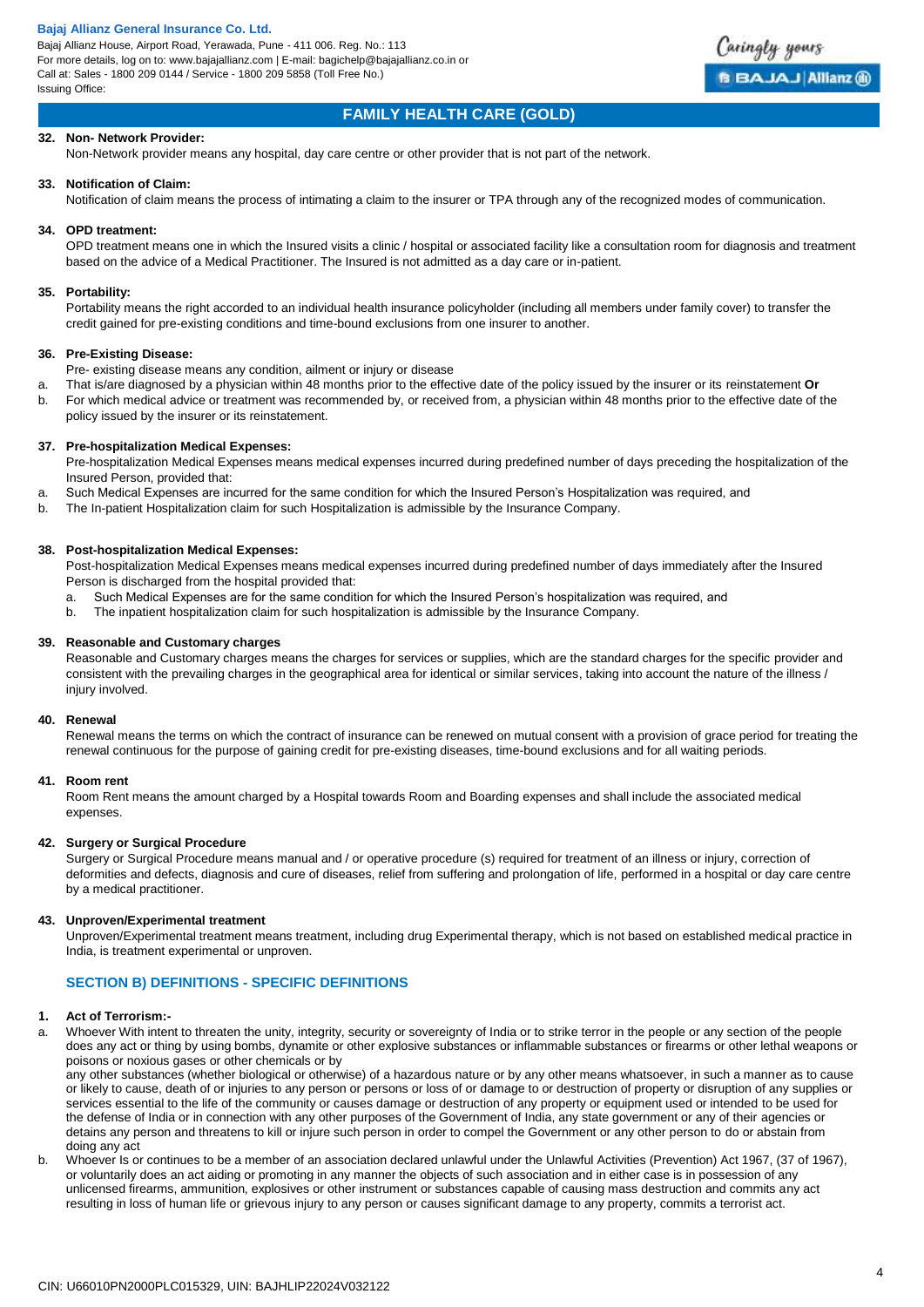Bajaj Allianz House, Airport Road, Yerawada, Pune - 411 006. Reg. No.: 113 For more details, log on to: www.bajajallianz.com | E-mail: bagichelp@bajajallianz.co.in or Call at: Sales - 1800 209 0144 / Service - 1800 209 5858 (Toll Free No.) Issuing Office:



# **FAMILY HEALTH CARE (GOLD)**

- **2. Bajaj Allianz Network Hospitals / Network Hospitals-** Bajaj Allianz Network Hospitals / Network Hospitals means the Hospitals which have been empanelled by Us as per the latest version of the schedule of Hospitals maintained by Us, which is available to You on request. For updated list please visit our websit[e www.bajajallianz.com](http://www.bajajallianz.com/)
- **3. Bajaj Allianz Diagnostic Centre** Bajaj Allianz Diagnostic Centre means the diagnostic centers which have been empanelled by us as per the latest version of the schedule of diagnostic centers maintained by Us, which is available to You on request.
- **4. Certificate of Insurance** means the document issued by the Company to the Insured Beneficiary as per these terms and conditions detailing the Cover Period, Insured Person name, address, age, coverage, sums insured, condition(s), exclusions and or endorsement(s). Provided however if there is any contradiction between what is stated in the wordings attached to Certificate of Insurance and these Policy Wordings, then these Policy Wordings shall prevail.
- **5. Daily Allowance:** Means the amount and period specified in the Schedule.
- **6. Dependent child:** A child is considered a dependent for insurance purposes until his 35th birthday (even if not enrolled in an educational institution) provided he is financially dependent, on the proposal.
- **7. Family Definition for the purpose of Individual Sum Insured policy** includes the insured; his/her lawfully wedded spouse and dependent children & dependent parents
- **8. Family Definition for the purpose of Family Floater includes** the insured; his/her lawfully wedded spouse and dependent children. For Parents separate floater policy can be opted.
- **9. Group-** The definition of a group as per the provisions of Insurance Regulatory and Development Authority of India (Health Insurance) Regulations, 2016, read with group guidelines issued by IRDAI vide circular 015/IRDA/Life/Circular/GI Guidelines/2005 dated 14th July 2005, as amended/modified/further guidelines issued, from time to time.
- **10. Group Policy or Master Policy** This Policy Document, the Policy Schedule and the Proposal, declaration and applicable Endorsements under the Policy containing the terms and conditions of the insurance coverage and under which Certificates of Insurance shall be issued to the Insured Person with the details of the extent of cover available to the Insured Person, the Exclusions under the cover and the terms, conditions, warranties and limitations.
- **11. Policy Holder/Proposer/Group Administered or "Insured"** is the Organization or Legal Entity which has taken the Policy on behalf of all Insured Beneficiaries.
- **12. Limit of Indemnity-** Limit of Indemnity represents Our maximum liability to make payment for each and every claim per person and collectively for all persons mentioned in the Schedule during the policy period and in the aggregate for the person(s) named in the schedule during the policy period, and means the amount stated in the Schedule against each Cover.
- **13. Named Insured/ Insured:** Insured means the persons, or his Family members, named in the Schedule provided that an Insured or his Family Members has attained the age of 3 months and is not older than 65 years of age at the commencement of the Policy Period.
- **14. Policy Schedule means** the Group Policy schedule and any annexure to it read with respective Certificate of Insurance which are forming part of the policy.
- **15. Schedule** means the Policy Schedule and any annexure to it with respective Certificate of Insurance.
- **16. You, Your, Yourself/ Your Family** named in the schedule means the person or persons that We insure as set out in the Schedule.
- **17. We, Our, Ours** means the Bajaj Allianz General Insurance Company Limited.

## **SECTION C) COVERAGE**

Scope of cover:

The Company hereby agrees to pay reasonable and customary expenses in respect of an admissible claim, any or all of the following covers subject to the Sum Insured, limits, terms, conditions and definitions, exclusions contained or otherwise expressed in this Policy.

## **1. In-patient Hospitalisation Treatment**

- Room, Boarding and Nursing Expenses as provided by the Hospital/Nursing Home as per actuals.
- ii. ICU Boarding and Nursing Expenses as provided by the Hospital/Nursing Home as per actuals
- iii. Surgeon, Anesthetist, Medical Practitioner, Consultants, Specialists Fees.
- iv. Anesthesia, Blood, Oxygen, Operation Theatre Charges, surgical appliances, Medicines & Drugs, Dialysis, Chemotherapy, Radiotherapy, cost of Artificial Limbs, cost of prosthetic devices implanted during surgical procedure like Pacemaker, orthopedic implants, infra cardiac valve replacements, vascular stents, relevant laboratory diagnostic tests, X-ray and such similar expenses that are medically necessary.

## **2. Pre- Hospitalisation Expenses**

The Medical Expenses incurred during the 60 days immediately before you were Hospitalised, provided that: Such Medical Expenses were incurred for the same illness/injury for which subsequent Hospitalisation was required, and We have accepted an inpatient Hospitalisation claim under Benefit In Patient Hospitalisation Treatment Cover.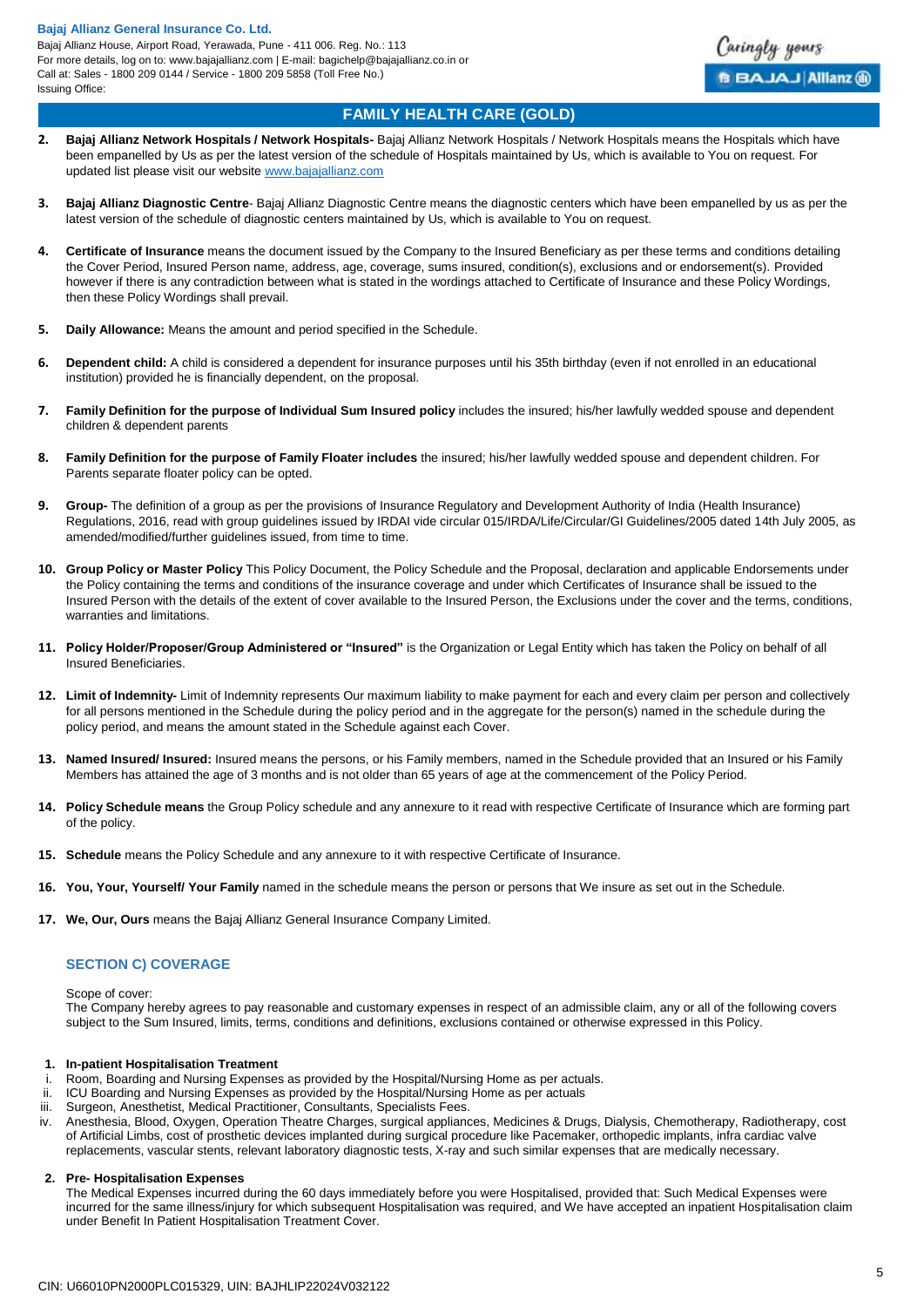Bajaj Allianz House, Airport Road, Yerawada, Pune - 411 006. Reg. No.: 113 For more details, log on to: www.bajajallianz.com | E-mail: bagichelp@bajajallianz.co.in or Call at: Sales - 1800 209 0144 / Service - 1800 209 5858 (Toll Free No.) Issuing Office:



# **FAMILY HEALTH CARE (GOLD)**

## **3. Post-Hospitalisation**

The Medical Expenses incurred during the 90 days immediately after You were discharged post Hospitalisation provided that: Such costs are incurred in respect of the same illness/injury for which the earlier Hospitalisation was required, and We have accepted an inpatient Hospitalisation claim under Benefit In Patient Hospitalisation Treatment Cover.

## **4. Road Ambulance**

We will pay the reasonable cost to a maximum of Rs 3000/- per valid Hospitalisation claim incurred on an ambulance offered by a healthcare or ambulance service provider for transferring You to the nearest Hospital with adequate emergency facilities for the provision of health services following an Emergency.

We will also reimburse the expenses incurred on an ambulance offered by a healthcare or ambulance service provider for transferring You from the Hospital where you were admitted initially to another hospital with higher medical facilities.

Note: Claim under this section shall be payable by us provided, We have accepted Your Claim under "In-patient Hospitalisation Treatment" or "Day Care Procedures" section of the Policy.

## **5. Day Care Procedures**

We will pay you the medical expenses as listed above under 1. In-patient Hospitalisation Treatment for Day care procedures / Surgeries taken as an inpatient in a hospital or day care centre but not in the outpatient department. Indicative list of Day Care Procedures is given in the annexure I of Policy wordings.

## **6. Organ Donor Expenses:**

We will pay expenses incurred towards in case of major organ transplant, for harvesting of the organ provided that, The organ donor is any person whose organ has been made available in accordance and in compliance with THE TRANSPLANTATION OF

- HUMAN ORGANS (AMENDMENT) BILL, 2011 and the organ donated is for the use of the Insured Person, and
- We have accepted an inpatient Hospitalization claim for the insured member under in patient Hospitalization expenses. Note: The above mentioned expenses are covered under the Sum Insured as opted under the plan

## **7. Sum Insured Reinstatement Benefit:**

If the Hospitalization Sum Insured and cumulative benefit (if any) is exhausted due to claims lodged during the Policy year, then it is agreed that 100% of the hospitalization Sum Insured specified under In Patient Hospitalization Treatment be reinstated for the particular Policy Period provided that:

- The reinstated Sum Insured will be triggered only after the Hospitalization Sum Insured inclusive of the Cumulative Bonus(If applicable) has been completely exhausted during the policy period;
- ii. The reinstated Sum Insured can be used for claims made by the Insured Person in respect of the benefits stated in In Patient Hospitalisation Treatment Cover.
- iii. If the claimed amount is higher than the Balance Sum Insured inclusive of the Cumulative Bonus (If applicable) under the policy, then this benefit will not be triggered for such claims
- iv. The reinstated Sum Insured would be triggered only for subsequent claims made by the Insured Person and not arising out of any illness/disease (including its complications) for which a claim has been lodged in the current policy year under Section C-1 (In-patient Hospitalisation Treatment).
- v. This benefit is applicable only once during each policy period & will not be carried forward to the subsequent renewals if the benefit is not utilized.
- vi. This benefit is applicable only once in life time of Insured Person covered under this policy for claims regarding CANCER OF SPECIFIED SEVERITY and KIDNEY FAILURE REQUIRING REGULAR DIALYSIS as defined under the policy.
- vii. Additional premium would not be charged for reinstatement of the Sum Insured.
- viii. Incase Family Floater policy, Restore Sum Insured will be available for all Insured Persons in the Policy.

## **8. Hospital Cash Benefit**

If You are Hospitalised on the advice of a Medical Practitioner/Doctor as defined under the policy, because of Illness or Accidental Bodily Injury sustained or contracted during the Policy Period, then We will pay You: The Daily Allowance of Rs. 500/- per day, for each continuous and completed period of 24 hours of Hospitalization necessitated solely by

reason of the said Accidental Bodily Injury or Sickness, subject to a maximum of 30 days during the Policy Period.

## **9. Preventive Health Check Up**

At the end of a block of every continuous 3 policy years during which You have held Our Family Health Care policy, You are eligible for a free Preventive Health checkup.

We will reimburse the amount equal to 1% of the sum insured max up to Rs 2000/- during the block of 3 years.

For the avoidance of doubt, We shall not be liable for any other ancillary or peripheral costs or expenses (including but not limited to those for transportation, accommodation or sustenance).

Contact Email id- [healthcheck@bajajallianz.co.in](mailto:healthcheck@bajajallianz.co.in)

Note: Payment under this benefit will not reduce the base sum insured mentioned in policy Schedule.

## **10. Ayurvedic / Homeopathic Hospitalisation Expenses**

If You are Hospitalised for not less than 24 hours, in an Ayurvedic / Homeopathic Hospital which is a government hospital or in any institute recognized by government and/or accredited by Quality Council of India/ National Accreditation Board on Health on the advice of a Medical Practitioner/Doctor because of Illness or Accidental Bodily Injury sustained or contracted during the Policy Period then We will pay You: In-patient Treatment- Medical Expenses for Ayurvedic and Homeopathic treatment:

- i. Room, Boarding and Nursing Expenses as provided by the Hospital/Nursing Home as per actuals
- ii. ICU Boarding and Nursing Expenses as provided by the Hospital/Nursing Home as per actuals
- iii. Surgeon, Anesthetist, Medical Practitioner, Consultants, Specialists Fees.
- iv. Anesthesia, Blood, Oxygen, Operation Theatre Charges, surgical appliances, Medicines& Drugs, relevant laboratory diagnostic tests, X-ray and such similar expenses that are medically necessary.
- Our maximum liability maximum for any or all the above expenses is limited up to 25% of Sum Insured per policy period.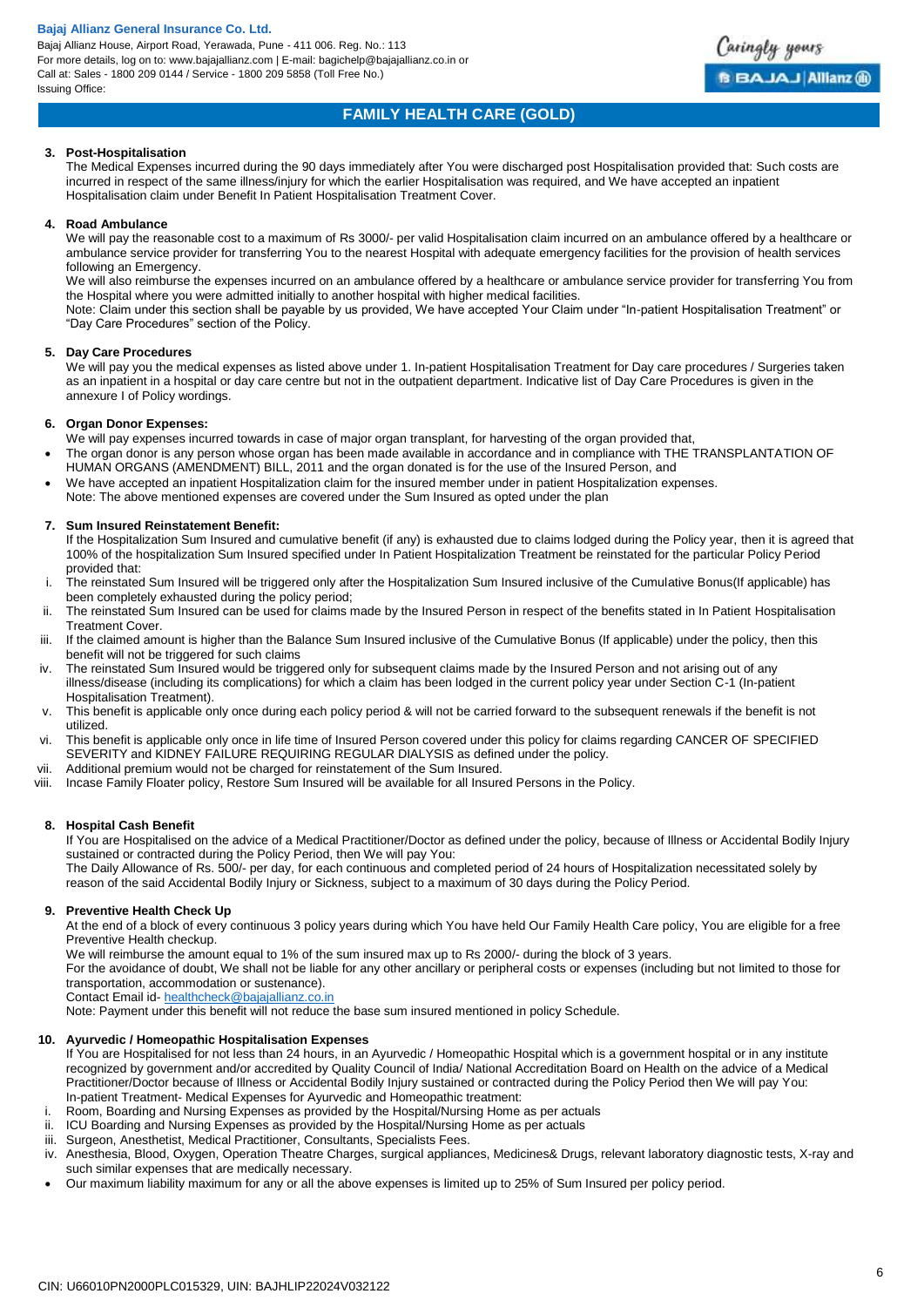Bajaj Allianz House, Airport Road, Yerawada, Pune - 411 006. Reg. No.: 113 For more details, log on to: www.bajajallianz.com | E-mail: bagichelp@bajajallianz.co.in or Call at: Sales - 1800 209 0144 / Service - 1800 209 5858 (Toll Free No.) Issuing Office:



## **FAMILY HEALTH CARE (GOLD)**

## **SECTION D) GENERAL EXCLUSIONS - STANDARD EXCLUSIONS**

We shall not be liable to make any payment for any claim directly or indirectly caused by, based on, arising out of or attributable to any of the following:

#### **I. Waiting Period**

## **1. Pre-existing Diseases waiting period (Excl01)**

- a. Expenses related to the treatment of a pre-existing Disease (PED) and its direct complications shall be excluded until the expiry of 36 months of continuous coverage after the date of inception of the first Family Health Care Policy with us.
- b. In case of enhancement of Sum Insured the exclusion shall apply afresh to the extent of Sum Insured increase
- c. If the Insured is continuously covered without any break as defined under the portability norms of the extant IRDAI (Health Insurance) Regulations then waiting period for the same would be reduced to the extent of prior coverage.
- d. Coverage under the Policy after the expiry of 36 months for any pre-existing disease is subject to the same being declared at the time of application and accepted by Us.

#### **2. Specified disease/procedure waiting period (Excl02)**

- a. Expenses related to the treatment of the listed Conditions, surgeries/treatments shall be excluded until the expiry of 24 months of continuous coverage after the date of inception of the first Family Health Care Policy with Us. This exclusion shall not be applicable for claims arising due to an accident.
- b. In case of enhancement of Sum Insured the exclusion shall apply afresh to the extent of Sum Insured increase.
- c. If any of the specified disease/procedure falls under the waiting period specified for Pre-Existing diseases, then the longer of the two waiting periods shall apply.
- d. The waiting period for listed conditions shall apply even if contracted after the Policy or declared and accepted without a specific exclusion. e. If the Insured is continuously covered without any break as defined under the applicable norms on portability stipulated by IRDAI, then waiting
- period for the same would be reduced to the extent of prior coverage.
- f. List of specific diseases/procedures is as below

| 1. Any type gastrointestinal ulcers                   | 2. Cataracts,                                          |
|-------------------------------------------------------|--------------------------------------------------------|
| 3. Any type of fistula                                | 4. Macular Degeneration                                |
| 5. Benign prostatic hypertrophy                       | 6. Hernia of all types                                 |
| 7. All types of sinuses                               | 8. Fissure in ano                                      |
| 9. Haemorrhoids, piles                                | 10. Hydrocele                                          |
| 11. Dysfunctional uterine bleeding                    | 12. Fibromyoma                                         |
| 13. Endometriosis                                     | 14. Hysterectomy                                       |
| 15. Uterine Prolapse                                  | 16. Stones in the urinary and biliary systems          |
| 17. Surgery on ears/tonsils/adenoids/                 | 18. Surgery on all internal or external tumours/cysts/ |
| paranasal sinuses                                     | nodules/polyps of any kind including breast lumps.     |
| 19. Mental Illness                                    | 20. Diseases of gall bladder including cholecystitis   |
| 21. Pancreatitis                                      | 22. All forms of Cirrhosis                             |
| 23. Gout and rheumatism                               | 24. Tonsilitis                                         |
| 25. Surgery for varicose veins and varicose<br>ulcers | 26. Chronic Kidney Disease                             |
| 27. Alzheimer's Disease                               |                                                        |

- 3. Any Medical Expenses incurred during the first three consecutive annual periods during which You have the benefit of a Family Health Care Policy with Us in connection with:
- a. Joint replacement surgery,
- b. Surgery for vertebral column disorders (unless necessitated due to an accident)
- c. Surgery to correct deviated nasal septum
- d. Hypertrophied turbinate
- e. Congenital internal diseases or anomalies
- f. Treatment for correction of eye sight due to refractive error recommended by Ophthalmologist for medical reasons with refractive error greater or equal to 7.5
- g. Bariatric Surgery
- h. Parkinson's Disease
- i. Genetic disorders

#### **4. 30-day waiting period (Excl03)**

- a. Expenses related to the treatment of any illness within 30 days from the first Policy commencement date shall be excluded except claims arising due to an accident, provided the same are covered.
- b. This exclusion shall not, however apply if the Insured has Continuous Coverage for more than twelve months.
- c. The within referred waiting period is made applicable to the enhanced Sum Insured in the event of granting higher Sum Insured subsequently.

## **II. General Exclusions**

- 1. Investigation & Evaluation (Excl04)
- a) Expenses related to any admission primarily for diagnostics and evaluation purposes only are excluded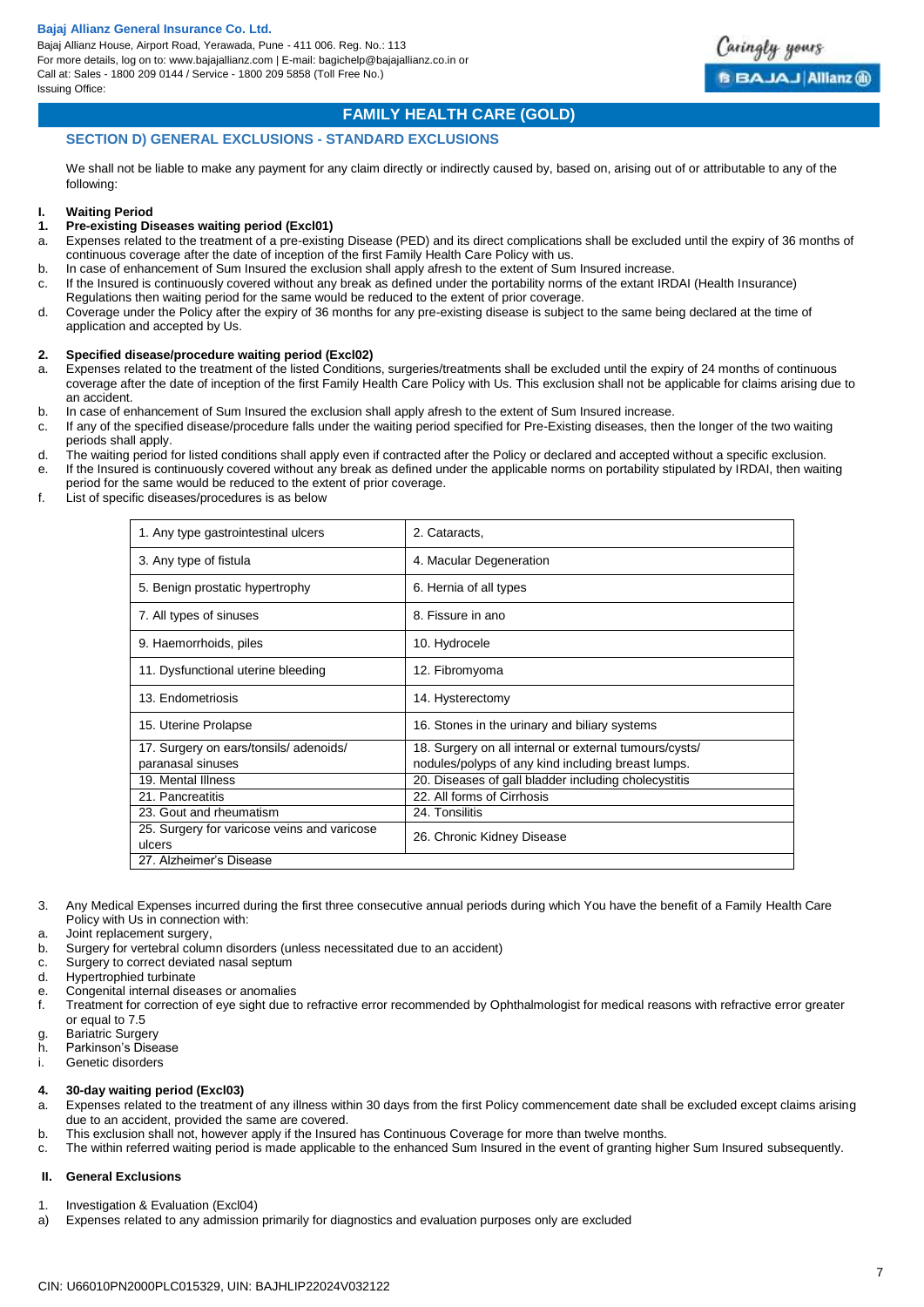Bajaj Allianz House, Airport Road, Yerawada, Pune - 411 006. Reg. No.: 113 For more details, log on to: www.bajajallianz.com | E-mail: bagichelp@bajajallianz.co.in or Call at: Sales - 1800 209 0144 / Service - 1800 209 5858 (Toll Free No.) Issuing Office:



## **FAMILY HEALTH CARE (GOLD)**

- b) Any diagnostic expenses which are not related or not incidental to the current diagnosis and treatment are excluded.
- 2. Rest Cure, rehabilitation and respite care- (Excl05)
- Expenses related to any admission primarily for enforced bed rest and not for receiving treatment. This also includes:
- i. Custodial care either at home or in a nursing facility for personal care such as help with activities of daily living such as bathing, dressing, moving around either by skilled nurses or assistant or non-skilled persons.
- ii. Any services for people who are terminally ill to address medical, physical, social, emotional and spiritual needs.
- 3. Obesity/Weight Control (Excl06)
- Expenses related to the surgical treatment of obesity that does not fulfil all the below conditions:
- 1) Surgery to be conducted is upon the advice of the Doctor
- 2) The surgery/Procedure conducted should be supported by clinical protocols
- 3) The member has to be 18 years of age or older and
- 4) Body Mass Index (BMI);
- a) greater than or equal to 40 or
- b) greater than or equal to 35 in conjunction with any of the following severe co-morbidities following failure of less invasive methods of weight loss:
	- i. Obesity-related cardiomyopathy
	- ii. Coronary heart disease
	- iii. Severe Sleep Apnea
	- iv. Uncontrolled Type2 Diabetes
- 4. Change-of-gender treatments (Excl07)

Expenses related to any treatment, including surgical management, to change characteristics of the body to those of the opposite sex.

#### 5. Cosmetic or plastic Surgery (Excl08)

Expenses for cosmetic or plastic surgery or any treatment to change appearance unless for reconstruction following an Accident, Burn(s) or Cancer or as part of medically necessary treatment to remove a direct and immediate health risk to the insured. For this to be considered a medical necessity, it must be certified by the attending Medical Practitioner.

## 6. Hazardous or Adventure Sports (Excl09)

Expenses related to any treatment necessitated due to participation as a professional in hazardous or adventure sports, including but not limited to, para-jumping, rock climbing, mountaineering, rafting, motor racing, horse racing or scuba diving, hand gliding, sky diving, deep-sea diving.

7. Breach of law (Excl10)

Expenses for treatment directly arising from or consequent upon any Insure Person committing or attempting to commit a breach of law with criminal intent.

8. Excluded Providers (Excl11)

Expenses incurred towards treatment in any hospital or by any Medical Practitioner or any other provider specifically excluded by the Insurer and disclosed in its website / notified to the policyholders are not admissible. However, in case of life threatening situations or following an accident, expenses up to the stage of stabilization are payable but not the complete claim.

- 9. Treatment for Alcoholism, drug or substance abuse or any addictive condition and consequences thereof. (Excl12)
- 10. Treatments received in heath hydros, nature cure clinics, spas or similar establishments or private beds registered as a nursing home attached to such establishments or where admission is arranged wholly or partly for domestic reasons. (Excl13)
- 11. Dietary supplements and substances that can be purchased without prescription, including but not limited to Vitamins, minerals and organic substances unless prescribed by a medical practitioner as part of hospitalization claim or day care procedure. (Excl14)

- Expenses related to the treatment for correction of eye sight due to refractive error less than 7.5 dioptres.
- 13. Unproven Treatments (Excl16)

Expenses related to any unproven treatment, services and supplies for or in connection with any treatment. Unproven treatments are treatments, procedures or supplies that lack significant medical documentation to support their effectiveness.

- 14. Sterility and Infertility (Excl17)
- Expenses related to sterility and infertility. This includes:
- a) Any type of contraception, sterilization
- b) Assisted Reproduction services including artificial insemination and advanced reproductive technologies such as IVF, ZIFT, GIFT, ICSI
- c) Gestational Surrogacy
- d) Reversal of sterilization
- 15. Maternity (Excl 18) :
- a. Medical Treatment Expenses traceable to childbirth (including complicated deliveries and caesarean sections incurred during hospitalization) except ectopic pregnancy.
- b. Expenses towards miscarriage (unless due to an accident) and lawful medical termination of pregnancy during the policy period.

<sup>12.</sup> Refractive Error (Excl15)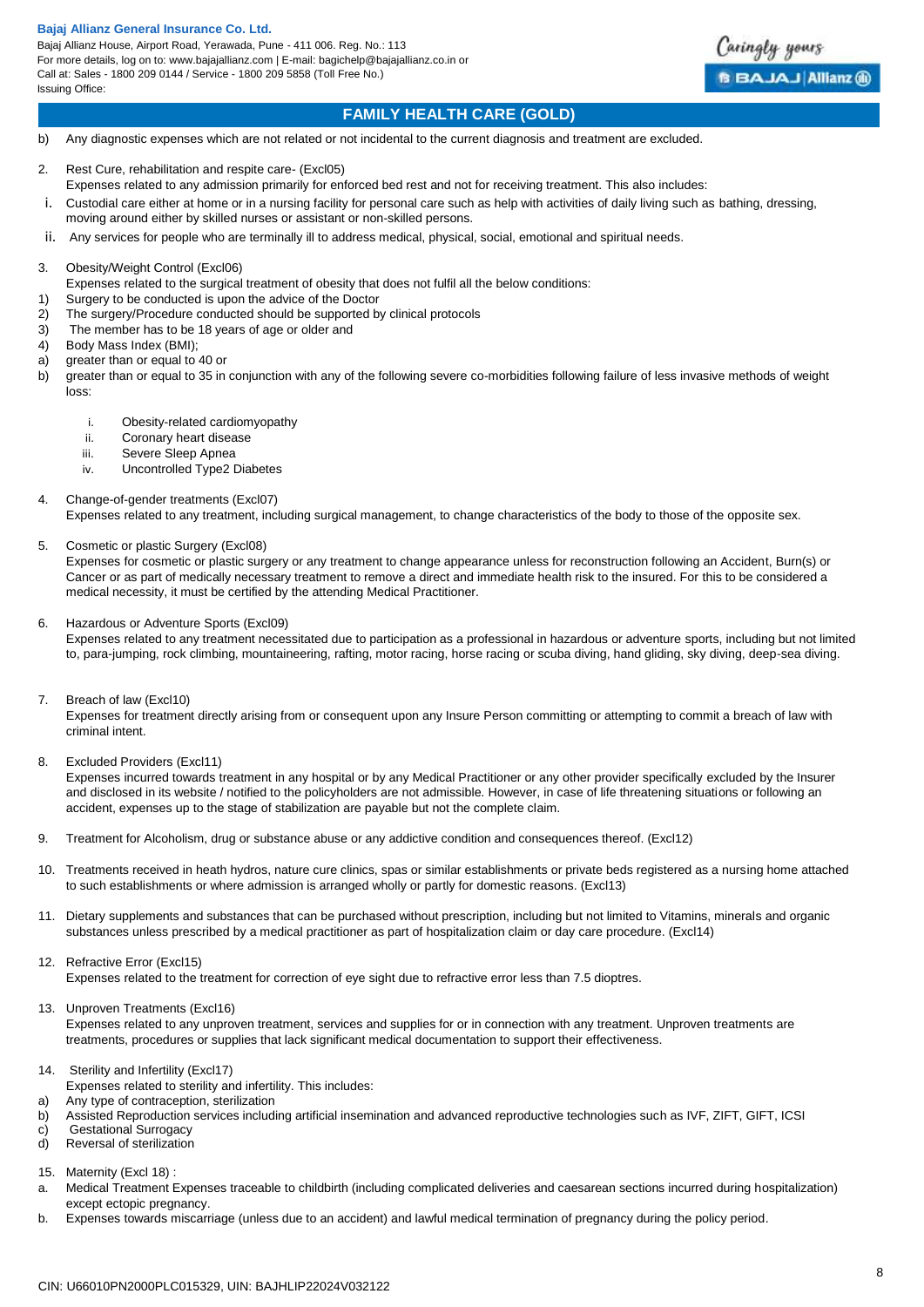Bajaj Allianz House, Airport Road, Yerawada, Pune - 411 006. Reg. No.: 113 For more details, log on to: www.bajajallianz.com | E-mail: bagichelp@bajajallianz.co.in or Call at: Sales - 1800 209 0144 / Service - 1800 209 5858 (Toll Free No.) Issuing Office:



## **FAMILY HEALTH CARE (GOLD)**

## **SECTION D) GENERAL EXCLUSIONS - SPECIFIC EXCLUSIONS**

- 1. Any dental treatment that comprises of cosmetic surgery, dentures, dental prosthesis, dental implants, orthodontics, surgery of any kind unless as a result of Accidental Bodily Injury to natural teeth and also requiring hospitalization.
- 2. Medical expenses where Inpatient care is not warranted and does not require supervision of qualified nursing staff and qualified medical practitioner round the clock.
- 3. War, invasion, acts of foreign enemies, hostilities (whether war be declared or not), civil war, commotion, unrest, rebellion, revolution, insurrection, military or usurped power or confiscation or nationalization or requisition of or damage by or under the order of any government or public local authority.
- Any Medical expenses incurred due to Act of Terrorism will be covered under the Policy.
- 4. External medical equipment of any kind used at home as post Hospitalization care including cost of instrument used in the treatment of Sleep
- Apnoea Syndrome (C.P.A.P), Continuous Peritoneal Ambulatory Dialysis (C.P.A.D) and Oxygen concentrator for Bronchial Asthmatic condition. 5. The cost of spectacles, contact lenses, hearing aids, crutches, dentures, artificial teeth and all other external appliances and/or devices whether for diagnosis or treatment except for Cost of Artificial Limbs, cost of prosthetic devices implanted during surgical procedure like Pacemaker,
- orthopedic implants, infra cardiac valve replacements, vascular stents etc. 6. Congenital external diseases or defects or anomalies, growth hormone therapy, stem cell implantation or surgery except for Hematopoietic stem
- cells for bone marrow transplant for haematological conditions.
- 7. Intentional self-injury (including but not limited to the use or misuse of any intoxicating drugs or alcohol)
- 8. Vaccination or inoculation unless forming a part of post bite treatment or if medically necessary and forming a part of treatment recommended by the treating Medical practitioner.
- 9. All non-medical Items as per Annexure II
- 10. Circumcision unless required for the treatment of Illness or Accidental bodily injury,
- 11. Any treatment received outside India is not covered under this Policy.

## **SECTION E) CONDITIONS - STANDARD GENERAL TERMS AND CLAUSES**

## **1. Disclosure of information**

The policy shall be void and all premium paid thereon shall be forfeited to the Company in the event of misrepresentation, mis description or non-disclosure of any material fact by the policyholder.

(Explanation: "Material facts" for the purpose of this policy shall mean all relevant information sought by the company in the proposal form and other connected documents to enable it to take informed decision in the context of underwriting the risk)

## **2. Condition Precedent to Admission of Liability**

The terms and conditions of the policy must be fulfilled by the Insured Person for the Company to make any payment for claim(s) arising under the policy

## **3. Moratorium Period:**

After completion of eight continuous years under this policy no look back would be applied. This period of eight years is called as moratorium period.

The moratorium would be applicable for the sums insured of the first policy and subsequently completion of eight continuous years would be applicable from date of enhancement of sums insured only on the enhanced limits. After the expiry of Moratorium Period no claim under this policy shall be contestable except for proven fraud and permanent exclusions specified in the policy contract. The policies would however be subject to all limits, sub limits, co-payments, deductibles as per the policy contract

## **4. Premium Payment in Instalments (Wherever applicable)**

If the insured person has opted for Payment of Premium on an instalment basis i.e. Annual (for long term polices only), Half Yearly, Quarterly or Monthly, as mentioned in the policy Schedule/Certificate of Insurance, the following Conditions shall apply (notwithstanding any terms contrary elsewhere in the policy)

- i. Grace Period of 15 days would be given to pay the instalment premium due for the policy.
- ii. During such grace period, coverage will not be available from the due date of instalment premium till the date of receipt of premium by Company.
- iii. The insured person will get the accrued continuity benefit in respect of the "Waiting Periods", "Specific Waiting Periods" in the event of payment of premium within the stipulated grace Period.
- iv. No interest will be charged If the instalment premium is not paid on due date.
- v. In case of instalment premium due not received within the grace period, the policy will get cancelled.
- vi. In the event of a claim, all subsequent premium instalments shall immediately become due and payable.
- vii. The company has the right to recover and deduct all the pending installments from the claim amount due under the policy.

## **5. Claim Settlement. (provision for Penal interest)**

- i. The Company shall settle or reject a claim, as the case may be, within 30 days from the date of receipt of last necessary document.
- ii. ln the case of delay in the payment of a claim, the Company shall be liable to pay interest to the policyholder from the date of receipt of last necessary document to the date of payment of claim at a rate 2% above the bank rate.
- iii. However, where the circumstances of a claim warrant an investigation in the opinion of the Company, it shall initiate and complete such investigation at the earliest, in any case not later than 30 days from the date of receipt of last necessary document- ln such cases, the Company shall settle or reject the claim within 45 days from the date of receipt of last necessary document.
- iv. ln case of delay beyond stipulated 45 days, the Company shall be liable to pay interest to the policyholder at a rate 2% above the bank rate from the date of receipt of last necessary document to the date of payment of claim.

(Explanation: "Bank rate" shall mean the rate fixed by the Reserve Bank of India (RBI) at the beginning of the financial year in which claim has fallen due)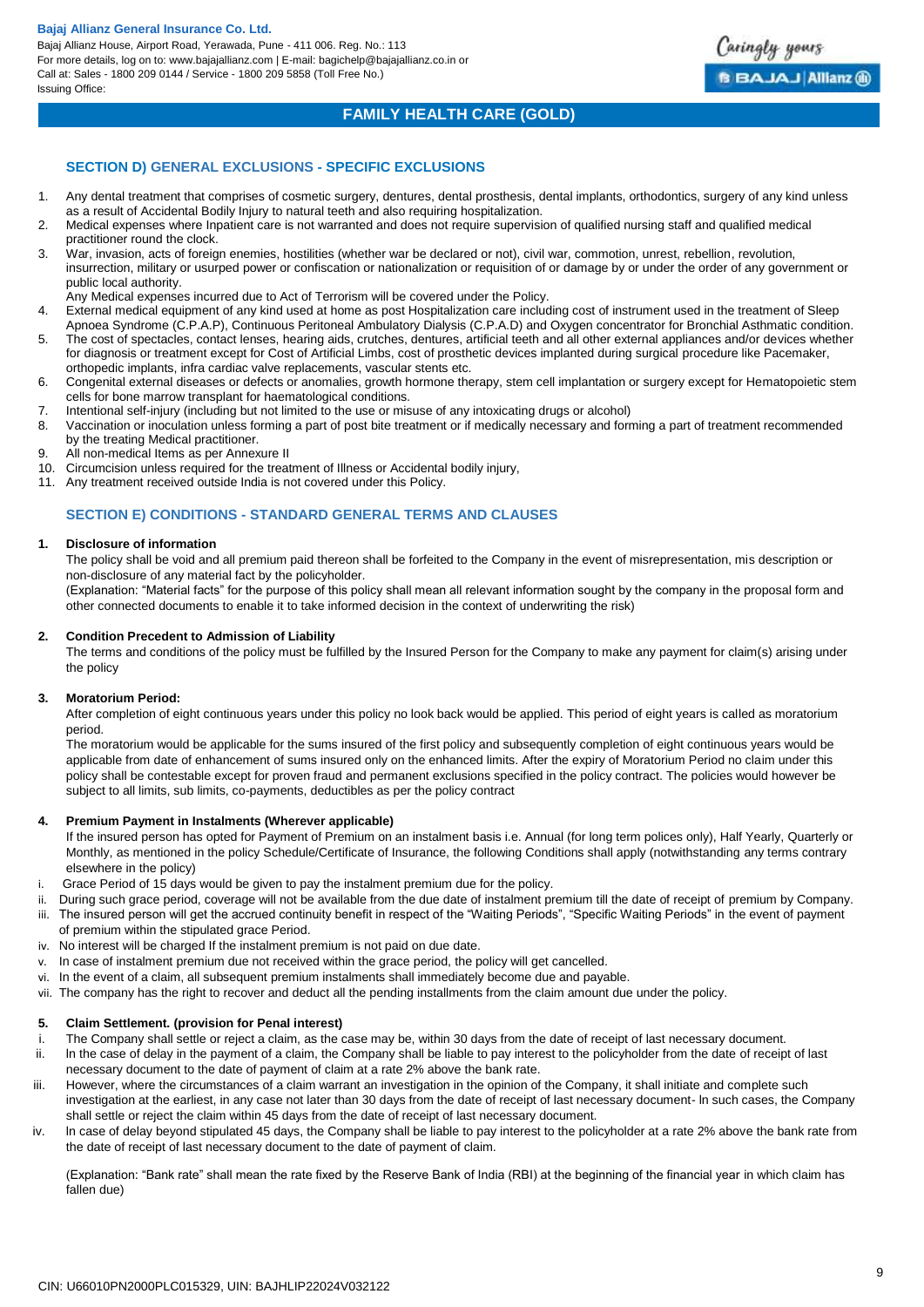Bajaj Allianz House, Airport Road, Yerawada, Pune - 411 006. Reg. No.: 113 For more details, log on to: www.bajajallianz.com | E-mail: bagichelp@bajajallianz.co.in or Call at: Sales - 1800 209 0144 / Service - 1800 209 5858 (Toll Free No.) Issuing Office:



# **FAMILY HEALTH CARE (GOLD)**

## **6. Complete Discharge**

Any payment to the policyholder, insured person or his/ her nominees or his/ her legal representative or assignee or to the Hospital, as the case may be, for any benefit under the policy shall be a valid discharge towards payment of claim by the Company to the extent of that amount for the particular claim

#### **7. Fraud**

- If any claim made by the Insured beneficiary, is in any respect fraudulent, or if any false statement, or declaration is made or used in support thereof, or if any fraudulent means or devices are used by the Insured beneficiary or anyone acting on his/her behalf to obtain any benefit under this policy, all benefits under this policy and the premium paid shall be forfeited.
- ii. Any amount already paid against claims made under this policy but which are found fraudulent later shall be repaid by all
- recipient(s)/policyholder(s), who has made that particular claim, who shall be jointly and severally liable for such repayment to the insurer. iii. For the purpose of this clause, the expression "fraud" means any of the following acts committed by the Insured beneficiary or by his agent or the hospital/ doctor/any other party acting on behalf of the Insured beneficiary, with intent to deceive the insurer or to induce the insurer to issue an insurance policy:
- 
- a) the suggestion, as a fact of that which is not true and which the Insured beneficiary does not believe to be true;<br>b) the active concealment of a fact by the Insured beneficiary having knowledge or belief of the fact: the active concealment of a fact by the Insured beneficiary having knowledge or belief of the fact;
- c) any other act fitted to deceive; and
- d) any such actor omission as the law specially declares to be fraudulent
- iv. The Company shall not repudiate the claim and / or forfeit the policy benefits on the ground of Fraud, if the Insured beneficiary / beneficiary can prove that the misstatement was true to the best of his knowledge and there was no deliberate intention to suppress the fact or that such misstatement of or suppression of material fact are within the knowledge of the insurer

## **8. Free Look Period**

The Free Look Period shall be applicable on new individual health insurance policies and not on renewals or at the time of porting/migrating the policy.

The insured person shall be allowed free look period of fifteen days from date of receipt of the policy document to review the terms and conditions of the policy, and to return the same if not acceptable.

lf the insured has not made any claim during the Free Look Period, the insured shall be entitled to

- i. a refund of the premium paid less any expenses incurred by the Company on medical examination of the insured person and the stamp duty charges or
- ii. where the risk has already commenced and the option of return of the policy is exercised by the insured person, a deduction towards the proportionate risk premium for period of cover or
- iii. where only a part of the insurance coverage has commenced, such proportionate premium commensurate with the insurance coverage during such period

## **9. Multiple Policies**

- i. ln case of multiple policies taken by an insured person during a period from one or more insurers to indemnify treatment costs, the insured person shall have the right to require a settlement of his/her claim in terms of any of his/her policies. ln all such cases the insurer chosen by the insured person shall be obliged to settle the claim as long as the claim is within the limits of and according to the terms of the chosen policy.
- ii. lnsured person having multiple policies shall also have the right to prefer claims under this policy for the amounts disallowed under any other policy / policies even if the sum insured is not exhausted. Then the insurer shall independently settle the claim subject to the terms and conditions of this policy.
- iii. lf the amount to be claimed exceeds the sum insured under a single policy, the insured person shall have the right to choose insurer from whom he/ she wants to claim the balance amount.
- iv. Where an insured person has policies from more than one insurer to cover the same risk on indemnity basis, the insured person shall only be indemnified the treatment costs in accordance with the terms and conditions of the chosen policy.

## **10. Renewal of Policy**

- The policy shall ordinarily be renewable except on grounds of fraud, misrepresentation by the insured person.
- i. The Company shall endeavor to give notice for renewal. However, the Company is not under obligation to give any notice for renewal.
- ii. Renewal shall not be denied on the ground that the insured person had made a claim or claims in the preceding policy years.
- iii. Request for renewal along with requisite premium shall be received by the Company before the end of the policy period.
- iv. At the end of the policy period, the policy shall terminate and can be renewed within the Grace Period of 30 days to maintain continuity of benefits without break in policy. Coverage is not available during the grace period.
- v. No loading shall apply on renewals based on individual claims experience

## **11. Cancellation:**

- i. We may cancel this insurance by giving You at least 15 days written notice, and if no claim has been made then We shall refund a pro-rata premium for the unexpired Policy Period. Under normal circumstances, Policy will not be cancelled except for reasons of mis-representation, fraud, non-disclosure of material facts or Your non-cooperation
- ii. You may cancel this insurance by giving Us at least 15 days written notice, and if no claim has been made then We shall refund premium on short term rates for the unexpired Policy Period as per the rates detailed below.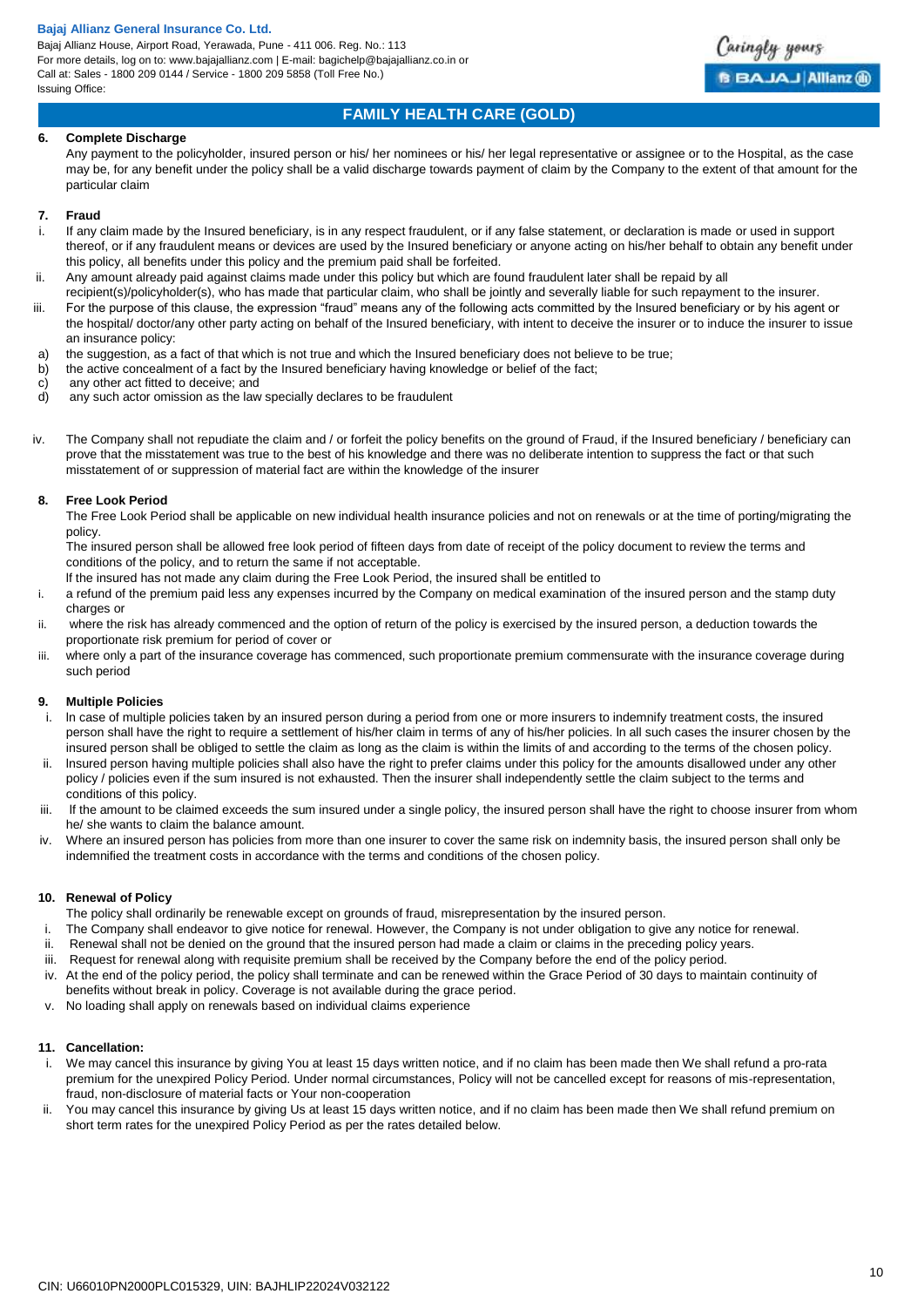Bajaj Allianz House, Airport Road, Yerawada, Pune - 411 006. Reg. No.: 113 For more details, log on to: www.bajajallianz.com | E-mail: bagichelp@bajajallianz.co.in or Call at: Sales - 1800 209 0144 / Service - 1800 209 5858 (Toll Free No.) Issuing Office:



# **FAMILY HEALTH CARE (GOLD)**

| <b>PERIOD ON RISK</b>                     | <b>RATE OF PREMIUM REFUNDED</b>   |
|-------------------------------------------|-----------------------------------|
| Within 15 days                            | As per Free Look Period Condition |
| Within 3 Months                           | 65.00%                            |
| Exceeding 3 months but less than 6 months | 45.00%                            |
| Exceeding 6 months to 12 months           | $0.00\%$                          |

Cancellation grid for premium received on instalment basis-The premium will be refunded as per the below table:

| Period in Risk (From Latest instalment date)          | % of Monthly<br><b>Premium</b>    | % of Quarterly<br>Premium | % of Half Yearly<br><b>Premium</b> |
|-------------------------------------------------------|-----------------------------------|---------------------------|------------------------------------|
| Upto 15 days from 1st Instalment Date                 | As per Free Look Period Condition |                           |                                    |
| Exceeding 15 days but less than or equal to 3 months  | 30%<br>No Refund                  |                           |                                    |
| Exceeding 3 months but less than or equal to 6 months | 0%                                |                           |                                    |

## Note:

The first slab of Number of days "within 15 days" in above table is applicable only in case of new business. In case of renewal policies, period is risk "Exceeding 15 days but less than 3 months" should be read as "within 3 months".

## **12. Portability**

The Insured beneficiary will have the option to port the policy to other insurers by applying to such insurer to port the entire policy along with all the members of the family, if any, at least 45 days before, but not earlier than 60 days from the policy renewal date as per IRDAI guidelines related to portability. If such person is presently covered and has been continuously covered without any lapses under any health insurance policy with an Indian General/Health insurer, the proposed

Insured beneficiary will get the accrued continuity benefits in waiting periods as per IRDAI guidelines on portability.

For Detailed Guidelines on portability, kindly refer the link [https://www.irdai.gov.in/ADMINCMS/cms/Circulars\\_List.aspx?mid=3.2.3](https://www.irdai.gov.in/ADMINCMS/cms/Circulars_List.aspx?mid=3.2.3)

## **13. Possibility of Revision of Terms of the Policy lncluding the Premium Rates:**

The Company, with prior approval of lRDAl, may revise or modify the terms of the policy including the premium rates. The insured person shall be notified three months before the changes are effected.

## **14. Migration**

The Insured beneficiary will have the option to migrate the policy to other health insurance products/plans offered by the company by applying for migration of the policy atleast 30 days before the policy renewal date as per IRDAI guidelines on Migration. If such person is presently covered and has been continuously covered without any lapses under any health insurance product/plan offered by the company, the Insured beneficiary will get the accrued continuity benefits in waiting periods as per IRDAI guidelines on migration. For Detailed Guidelines on migration, kindly refer the link [https://www.irdai.gov.in/ADMINCMS/cms/Circulars\\_List.aspx?mid=3.2.3](https://www.irdai.gov.in/ADMINCMS/cms/Circulars_List.aspx?mid=3.2.3)

## **15. Withdrawal of Policy**

- **i.** In the likelihood of this product being withdrawn in future, the Company will intimate the insured person about the same 90 days prior to expiry of the policy.
- **ii.** Insured Person will have the option to migrate to similar health insurance product available with the Company at the time of renewal with all the accrued continuity benefits such as cumulative bonus, waiver of waiting period. as per IRDAI guidelines, provided the policy has been maintained without a break.

## **16. Nomination**

The policyholder is required at the inception of the policy to make a nomination for the purpose of payment of claims under the policy in the event of death of the policyholder. Any change of nomination shall be communicated to the company in writing and such change shall be effective only when an endorsement on the policy is made. ln the event of death of the policyholder, the Company will pay the nominee {as named in the Policy Schedule/Policy Certificate/Endorsement (if any) and in case there is no subsisting nominee, to the legal heirs or legal representatives of the policyholder whose discharge shall be treated as full and final discharge of its liability under the policy.

## **17. Grievance Redressal Procedure**

The company has always been known as a forward-looking customer centric organization. It takes immense pride in its approach of "Caringly Yours". To provide you with top-notch service on all fronts, the company has provided with multiple platforms via which you can always reach out to us at below mentioned touch points

- 1. Our toll-free number 1-800-209- 5858 or 020-30305858, say Say "Hi" on WhatsApp on +91 7507245858
- 2. Branches for resolution of your grievances / complaints, the Branch details can be found on our website [www.bajajallianz.com/branch-locator.html](http://www.bajajallianz.com/branch-locator.html)
- 3. Register your grievances / complaints on our website [www.bajajallianz.com/about-us/customer-service.html](http://www.bajajallianz.com/about-us/customer-service.html)
- 4. E-mail
- a) Level 1: Write to [bagichelp@bajajallianz.co.in](mailto:bagichelp@bajajallianz.co.in) and for senior citizens to [seniorcitizen@bajajallianz.co.in](mailto:seniorcitizen@bajajallianz.co.in)
- b) Level 2: In case you are not satisfied with the response given to you at Level 1 you may write to our Grievance Redressal Officer at [ggro@bajajallianz.co.in](mailto:ggro@bajajallianz.co.in)
- c) Level 3: If in case, your grievance is still not resolved, and you wish to talk to our care specialist, please give a missed call on +91 80809 45060 OR SMS To 575758 and our care specialist will call you back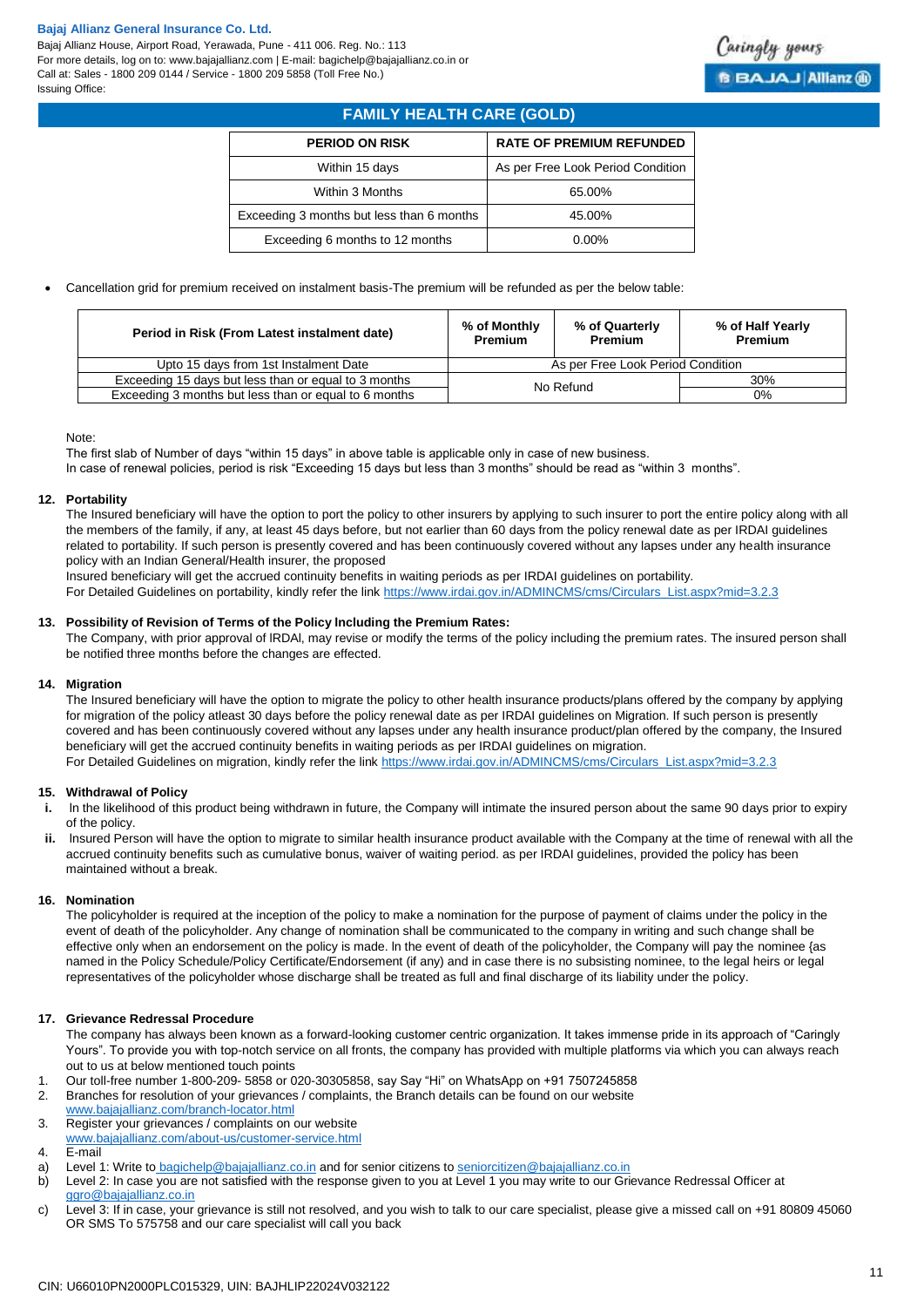Bajaj Allianz House, Airport Road, Yerawada, Pune - 411 006. Reg. No.: 113 For more details, log on to: www.bajajallianz.com | E-mail: bagichelp@bajajallianz.co.in or Call at: Sales - 1800 209 0144 / Service - 1800 209 5858 (Toll Free No.) Issuing Office:



# **FAMILY HEALTH CARE (GOLD)**

5. If you are still not satisfied with the decision of the Insurance Company, you may approach the Insurance Ombudsman, established by the Central Government for redressal of grievance. Detailed process along with list of Ombudsman offices are available at [www.cioins.co.in/ombudsman.html](http://www.cioins.co.in/ombudsman.html)

The contact details of the ombudsman offices are mentioned in **Annexure IV**.

## **SECTION E) CONDITIONS - SPECIFIC TERMS AND CLAUSES**

## **18. Insured**

Only those persons named as the insured in the Schedule shall be covered under this Policy. Cover under this Policy shall be withdrawn from any insured member upon such insured member giving 14 days written notice to be received by Us.

## **19. Communications**

Any communication meant for Us must be in writing and be delivered to Our address shown in the Schedule. Any communication meant for You will be sent by Us to Your address shown in the Schedule.

## **20. Paying a Claim**

- **i.** You agree that We need only make payment when You or someone claiming on Your behalf has provided Us with necessary documentation and information.
- **ii.** We will make payment to You or Your Nominee. If there is no Nominee and You are incapacitated or deceased, We will pay Your heir, executor or validly appointed legal representative and any payment We make in this way will be a complete and final discharge of Our liability to make payment.

## **21. Basis of Claims Payment**

- i. If You suffer a relapse within 45 days of the date when You last obtained medical treatment or consulted a Medical Practitioner/Doctor and for which a claim has been made, then such relapse shall be deemed to be part of the same claim.
- ii. The day care procedures listed are subject to the exclusions, terms and conditions of the policy and will not be treated as independent coverage under the policy.
- iii. Our obligation to make payment in respect of surgeries for cataracts (after the expiry of the 2 year period referred to in Exclusion D.I.2) above, shall be restricted to 20% of the Sum insured for each eye, subject to maximum of Rs 50,000/- for each of You.
- iv. We shall make payment in Indian Rupees only.
- v. If claim event falls within two policy periods the claims shall be administered taking into consideration the available sum insured in the two policy periods, including the deductibles (if any) for each policy period. The claim amount to be payable shall be reduced up to the extent of the premium to be received for renewal/due date of premium of this policy, if the same is not received earlier.
- vi. Our obligation to make payment in respect of illness/surgeries listed below shall be restricted to :

| <b>Coverages</b>                                                                          | Sub-limit                                                                                             |
|-------------------------------------------------------------------------------------------|-------------------------------------------------------------------------------------------------------|
| Cataract                                                                                  | 20% of the Sum insured for each eye, subject to<br>maximum of Rs 50,000/- for each whichever is lower |
| Mental Illness                                                                            | 25% of Sum Insured or 2 Lac whichever is lower                                                        |
| Modern Treatment Methods and Advancement in<br>Technologies (as per list in Annexure III) | 50% of Sum Insured or 5 Lacs whichever is lower                                                       |

## **22. Cumulative Bonus:**

If You renew Your Family Health Care with Us without any break and there has been no claim in the preceding year, We will increase the Limit of Indemnity by 10% per annum, but:

- i. The maximum cumulative increase in the Limit of Indemnity will be limited to 5 years and 50% of Your first Family Health Care with Us.
- ii. This clause does not alter the annual character of this insurance or Our right to decline to renew or to cancel the Policy.
- iii. If a claim is made in any year where a cumulative increase has been applied, then the increased Limit of Indemnity in the policy period of the subsequent Family Health Care shall be reduced by 10%, save that the limit of indemnity applicable to Your first Family Health Care with Us shall be preserved.

## **23. Endorsements**

This Policy constitutes the complete contract of insurance. This Policy cannot be changed by anyone (including an insurance agent or broker) except Us. Any change that We make will be evidenced by a written endorsement signed and stamped by Us.

## **24. Sum Insured Enhancement:**

- i. The Insured member can apply for enhancement of Sum Insured at the time of renewal. You can apply for enhancement of Sum Insured by submitting a fresh proposal form to the company.
- ii. The acceptance of enhancement of Sum Insured would be at the discretion of the company, based on the health condition of the insured members & claim history of the policy.
- iii. All waiting periods as defined in the Policy shall apply for this enhanced Sum Insured limit from the effective date of enhancement of such Sum Insured considering such Policy Period as the first Policy with the Company.

## **25. Addition /Deletion of Insured Person(s)**

No person other than those persons named as the Insured Person(s) or those categories of the Insured specified in the Schedule shall be covered under this Policy unless and until his/her name or the category has been notified in writing to the Company, any additional premium due has been paid and the Company's agreement to extend cover has been indicated by it issuing an endorsement confirming the addition of such person or category of persons as an Insured Cover under this Policy shall be withdrawn from any Insured Person(s) named or any category of persons Insured immediately upon the Policyholder delivering written notice of the same to the Company.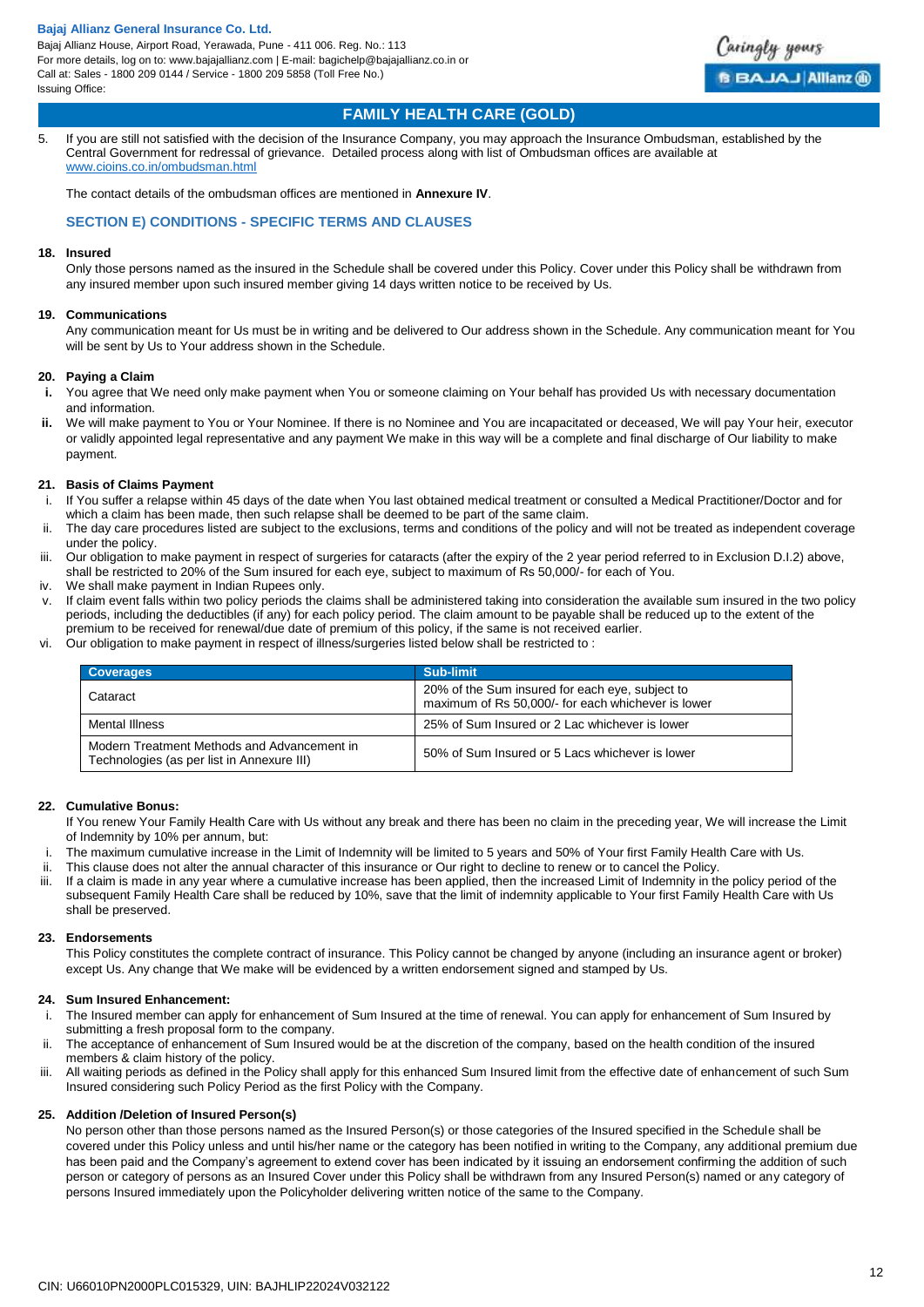Bajaj Allianz House, Airport Road, Yerawada, Pune - 411 006. Reg. No.: 113 For more details, log on to: www.bajajallianz.com | E-mail: bagichelp@bajajallianz.co.in or Call at: Sales - 1800 209 0144 / Service - 1800 209 5858 (Toll Free No.) Issuing Office:



Caringly yours

**BBAJAJ Allianz ®** 

## **26. Territorial Limits & Governing Law**

- i. We cover insured events arising during the Policy Period, as well as treatment availed, within India only. Our liability to make any payment shall be to make payment within India and in Indian Rupees only.
- The Policy constitutes the complete contract of insurance. No change or alteration shall be valid or effective unless approved in writing by Us, which approval shall be evidenced by an endorsement on the Schedule.
- iii. The construction, interpretation and meaning of the provisions of this Policy shall be determined in accordance with Indian law. The section headings of this Policy are included for descriptive purposes only and do not form part of this Policy for the purpose of its construction or interpretation.

## **27. Special Conditions relating to Group Policy**

All group policies are subject to the following conditions:

- **1.** The insured will maintain sufficient deposit or provide a Bank Guarantee to comply with the requirement of section 64VB.
- **2.** New names can be added to the existing group policies by charging pro-rata premium for the unexpired period of insurance.
- **3.** For deletion of names from Group Policies during the currency of the Policy, refund of pro- Rata premium can be allowed only if there is no claim in respect of the particular insured Person at the expiry of the policy only.

## **28. Arbitration and Reconciliation**

- i. If any dispute or difference shall arise as to the quantum to be paid under the Policy (liability being otherwise admitted), such difference shall independently of all other questions be referred to decision of a sole arbitrator in writing by the parties or if they cannot agree upon a single arbitrator within 30 days of any party invoking arbitration, the same shall be referred to a panel of the arbitrators comprising of two arbitrators, one appointed by each of the parties to the dispute/difference and the third arbitrator to be appointed by such two arbitrators and arbitration shall be conducted under and in accordance with the provisions of the Arbitration and Conciliation Act, 1996. The law of the arbitration will be Indian law, and the seat of the arbitration and venue for all hearings shall be within India.
- ii. It is clearly agreed and understood that no difference or dispute shall be referable to arbitration as herein before provided, if We have disputed or not accepted liability under or in respect of this Policy.
- iii. It is hereby expressly stipulated and declared that it shall be a condition precedent to any right of action or suit upon this Policy that award by such arbitrator/arbitrators of the amount of the loss or damage shall be first obtained.
- iv. If these arbitration provisions are held to be invalid, then all such disputes or differences shall be referred to the exclusive jurisdiction of the Indian Courts.

## **SECTION E) CONDITIONS – OTHER TERMS AND CLAUSES**

## **29. Claims Procedure**

All Claims will be settled by In house claims settlement team of the company and no TPA is engaged.

If You meet with any Accidental Bodily Injury or suffer an Illness that may result in a claim, then as a condition precedent to Our liability, You must comply with the following:

## **A. Cashless Claims Procedure:**

Cashless treatment is only available at Network Hospitals. In order to avail of cashless treatment, the following procedure must be followed by You or your representative:

- i. Prior to taking treatment and/or incurring Medical Expenses at a Network Hospital, You must call Us and request pre-authorisation by way of the written form.
- ii. In case of Planned hospitalization , You/the insured person/ insured representative shall intimate such admission within 48 hours of such hospitalization.
- iii. In case of Emergency hospitalization , You/the insured person/ insured representative shall intimate such admission within 24 hours of such hospitalization.
- iv. On receipt of your pre-authorization form duly filled and signed by you, our representative then within 2 hours will respond with Approval, Rejection or an more information
- After considering Your request and after obtaining any further information or documentation We have sought, We may, if satisfied, send You or the Network Hospital, an authorisation letter. The authorisation letter, the ID card issued to You along with this Policy and any other information or documentation that We have specified must be produced to the Network Hospital identified in the pre-authorization letter at the time of Your admission to the same.
- vi. If the procedure above is followed, You will not be required to directly pay for the bill amount in the Network Hospital that We are liable under In-Patient Hospitalisation Treatment above and the original bills and evidence of treatment in respect of the same shall be left with the Network Hospital. Preauthorisation does not guarantee that all costs and expenses will be covered. We reserve the right to review each claim for Medical Expenses and accordingly coverage will be determined according to the terms and conditions of this Policy.

## **B. Reimbursement Claims Procedure:**

If Pre-authorisation as per Cashless Claims Procedure above is denied by Us or if treatment is taken in a Hospital other than a Network Hospital or if You do not wish to avail cashless facility, then:

- i. You or someone claiming on Your behalf must inform Us in writing immediately within 48 hours of hospitalization in case of emergency hospitalization & 48 hours prior to hospitalization in case of planned hospitalization
- 
- ii. You must immediately consult a Medical Practitioner/Doctor and follow the advice and treatment that he recommends.
- iii. You must take reasonable steps or measures to minimize the quantum of any claim that may be made under this Policy.
- iv. You must have Yourself examined by Our medical advisors if We ask for this, and as often as We consider this to be necessary at our cost. v. You or someone claiming on Your behalf must promptly and in any event within 30 days of discharge from a Hospital give Us the documentation as listed out in greater detail below and other information We ask for to investigate the claim or Our obligation to make payment for it.
- vi. In the event of the death of the insured person, someone claiming on his behalf must inform Us in writing immediately and send Us a copy of the post mortem report (if any) within 30 days\*
- vii. If the original documents are submitted with the co-insurer, the Xerox copies attested by the co-insurer should be submitted. \*Note: In case You are claiming for the same event under an indemnity based policy of another insurer and are required to submit the original documents related to Your treatment with that particular insurer, then You may provide Us with the attested Xerox copies of such documents along with a declaration from the particular insurer specifying the availability of the original copies of the specified treatment documents with it. \*\*Note: Waiver of conditions (i) and (vi) may be considered in extreme cases of hardship where it is proved to Our satisfaction that under the circumstances in which You were placed, it was not possible for You or any other person to give notice or file claim within the prescribed time limit.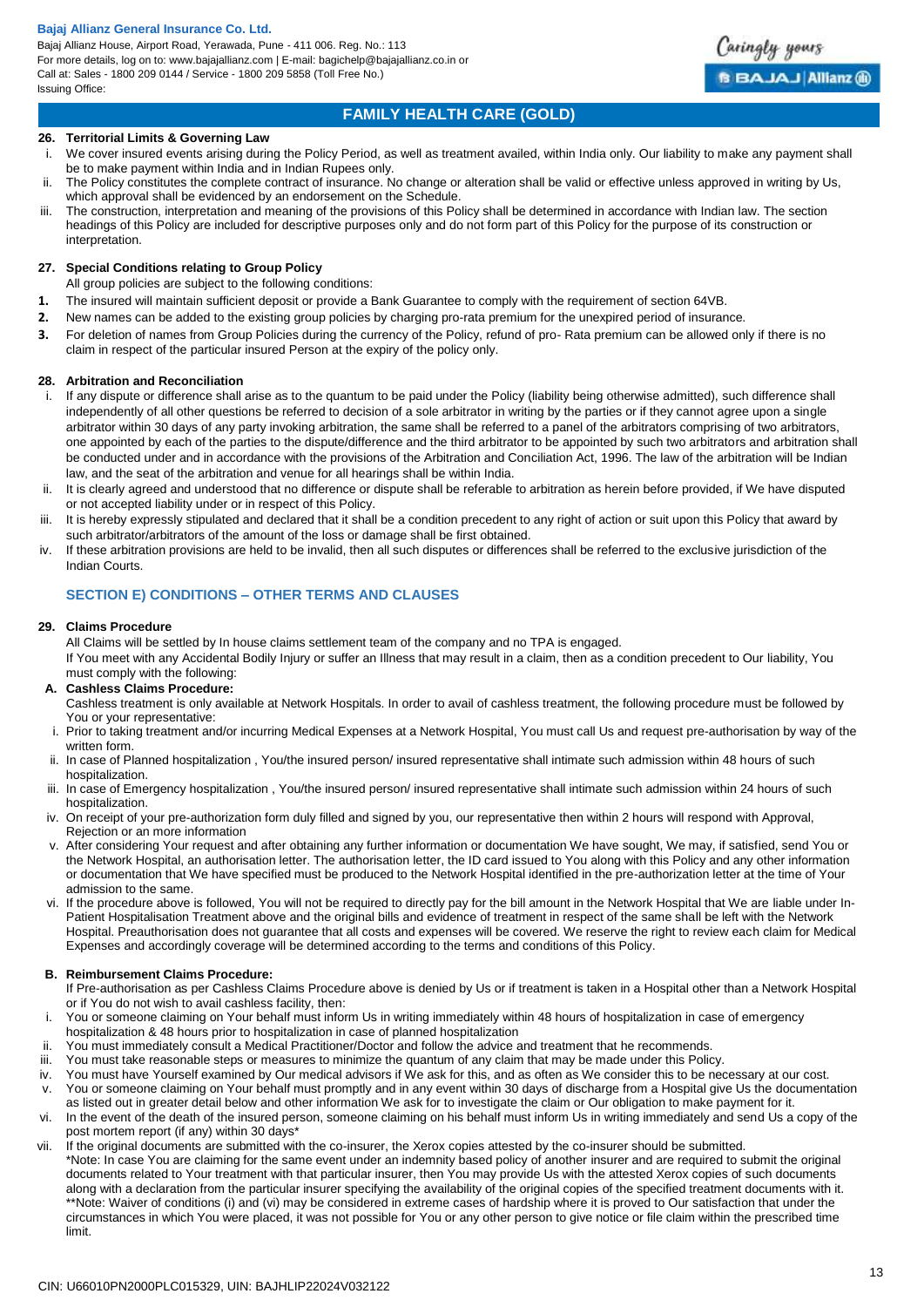Bajaj Allianz House, Airport Road, Yerawada, Pune - 411 006. Reg. No.: 113 For more details, log on to: www.bajajallianz.com | E-mail: bagichelp@bajajallianz.co.in or Call at: Sales - 1800 209 0144 / Service - 1800 209 5858 (Toll Free No.) Issuing Office:



# **FAMILY HEALTH CARE (GOLD)**

#### **List of Claim documents:**

- Claim form with NEFT details & cancelled cheque duly signed by Insured
- Original/Attested copies of Discharge Summary / Discharge Certificate / Death Summary with Surgical & anesthetics notes
- Attested copies of Indoor case papers
- Original/Attested copies Final Hospital Bill with breakup of surgical charges, surgeon's fees, OT charges etc
- Original Paid Receipt against the final Hospital Bill.
- Original bills towards Investigations done / Laboratory Bills.
- Original/Attested copies of Investigation Reports against Investigations done.
- Original bills and receipts paid for the transportation from Registered Ambulance Service Provider. Treating Medical Practitioner/Doctor certificate to transfer the
- Injured person to a higher medical centre for further treatment (if Applicable)
- Cashless settlement letter or other company settlement letter
- First consultation letter for the current ailment.
- In case of implant surgery, invoice & sticker.

#### **Please send the documents on below address**

Health Administration Team,

Bajaj Allianz General Insurance Company 2nd Floor, Bajaj Finserv Building, Behind Weikfield IT park, Off Nagar Road, Viman Nagar Pune 411014| Toll free: 1800-103-2529, 1800-22-5858

#### **Annexure I**

#### **Indicative list of Day Care Procedures:**

- 1. Suturing CLW -under LA or GA
- 2. Surgical debridement of wound
- 3. Therapeutic Ascitic Tapping
- 4. Therapeutic Pleural Tapping
- 5. Therapeutic Joint Aspiration
- 6. Aspiration of an internal abscess under ultrasound guidance
- 7. Aspiration of hematoma
- 8. Incision and Drainage
- 9. Endoscopic Foreign Body Removal Trachea /- pharynx-larynx/ bronchus
- 10. Endoscopic Foreign Body Removal -Oesophagus/stomach /rectum.
- 11. True cut Biopsy breast/- liver/- kidney-Lymph Node/-Pleura/-lung/-Muscle biopsy/-Nerve biopsy/Synovial biopsy/-Bone trephine biopsy/-
- Pericardial biopsy
- 12. Endoscopic ligation/banding
- 13. Sclerotherapy
- 14. Dilatation of digestive tract strictures
- 15. Endoscopic ultrasonography and biopsy
- 16. Nissen fundoplication for Hiatus Hernia /Gastro esophageal reflux disease
- 17. Endoscopic placement/removal of stents
- 18. Endoscopic Gastrostomy
- 19. Replacement of Gastrostomy tube
- 20. Endoscopic polypectomy
- 21. Endoscopic decompression of colon
- 22. Therapeutic ERCP
- 23. Brochoscopic treatment of bleeding lesion
- 24. Brochoscopic treatment of fistula /stenting
- 25. Bronchoalveolar lavage & biopsy
- 26. Tonsillectomy without Adenoidectomy
- 27. Tonsillectomy with Adenoidectomy
- 28. Excision and destruction of lingual tonsil
- 29. Foreign body removal from nose
- 30. Myringotomy
- 31. Myringotomy with Grommet insertion
- 32. Myringoplasty /Tympanoplasty
- 33. Antral wash under LA
- 34. Quinsy drainage
- 35. Direct Laryngoscopy with or w/o biopsy
- 36. Reduction of nasal fracture
- 37. Mastoidectomy
- 38. Removal of tympanic drain
- 39. Reconstruction of middle ear
- 40. Incision of mastoid process & middle ear
- 41. Excision of nose granuloma
- 42. Blood transfusion for recipient
- 43. Therapeutic Phlebotomy
- 44. Haemodialysis/Peritoneal Dialysis
- 45. Chemotherapy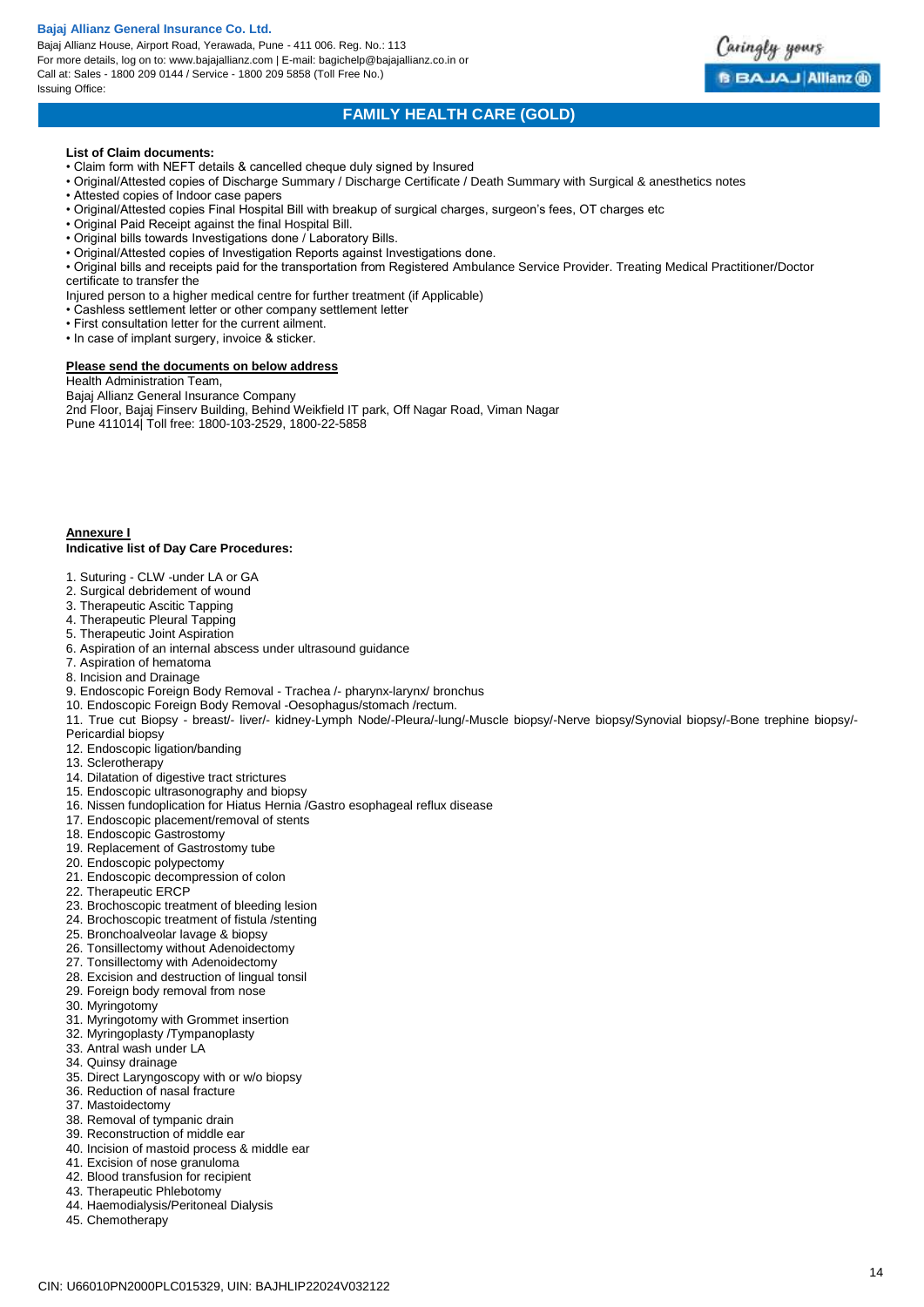Bajaj Allianz House, Airport Road, Yerawada, Pune - 411 006. Reg. No.: 113 For more details, log on to: www.bajajallianz.com | E -mail: bagichelp@bajajallianz.co.in or Call at: Sales - 1800 209 0144 / Service - 1800 209 5858 (Toll Free No.) Issuing Office:



# **FAMILY HEALTH CARE (GOLD)**

- 46. Radiotherapy
- 47. Coronary Angioplasty (PTCA)
- 48. Pericardiocentesis
- 49. Insertion of filter in inferior vena cava
- 50. Insertion of gel foam in artery or vein
- 51. Carotid angioplasty
- 52. Renal angioplasty
- 53. Tumor embolisation
- 54. TIPS procedure for portal hypertension 55. Endoscopic Drainage of Pseudopancreatic cyst
- 56. Lithotripsy
- 
- 57. PCNS (Percutaneous nephrostomy) 58. PCNL (percutaneous nephrolithotomy)
- 59. Suprapubiccytostomy
- 60. Tran urethral resection of bladder tumor
- 61. Hydrocele surgery
- 62. Epididymectomy
- 63. Orchidectomy
- 64. Herniorrhaphy
- 65. Hernioplasty
- 66. Incision and excision of tissue in the perianal region
- 67. Surgical treatment of anal fistula
- 68. Surgical treatment of hemorrhoids
- 69. Sphincterotomy/Fissurectomy
- 70. Laparoscopic appendicectomy
- 71. Laparoscopic cholecystectomy
- 72. TURP (Resection prostate)
- 73. Varicose vein stripping or ligation
- 74. Excision of dupuytren's contracture
- 75. Carpal tunnel decompression
- 76. Excision of granuloma
- 77. Arthroscopic therapy
- 78. Surgery for ligament tear
- 79. Surgery for meniscus tear
- 80. Surgery for hemoarthrosis/pyoarthrosis
- 81. Removal of fracture pins/nails
- 82. Removal of metal wire
- 83. Incision of bone, septic and aseptic
- 84. Closed reduction on fracture, luxation or epiphyseolysis with osetosynthesis
- 85. Suture and other operations on tendons and tendon sheath
- 86. Reduction of dislocation under GA
- 87. Cataract surgery
- 88. Excision of lachrymal cyst
- 89. Excision of pterigium
- 90. Glaucoma Surgery
- 91. Surgery for retinal detachment
- 92. Chalazion removal (Eye)
- 93. Incision of lachrymal glands
- 94. Incision of diseased eye lids
- 95. Excision of eye lid granuloma
- 96. Operation on canthus & epicanthus
- 97. Corrective surgery for entropion&ectropion
- 98. Corrective surgery for blepharoptosis
- 99. Foreign body removal from conjunctiva
- 100. Foreign body removal from cornea
- 101. Incision of cornea
- 102. Foreign body removal from lens of the eye
- 103. Foreign body removal from posterior chamber of eye
- 104. Foreign body removal from orbit and eye ball
- 105. Excision of breast lump /Fibro adenoma
- 106. Operations on the nipple
- 107. Incision/Drainage of breast abscess
- 108. Incision of pilonidal sinus
- 109. Local excision of diseased tissue of skin and subcutaneous tissue
- 110. Simple restoration of surface continuity of the skin and subcutaneous tissue
- 111. Free skin transportation, donor site
- 112. Free skin transportation recipient site
- 113. Revision of skin plasty
- 114. Destruction of the diseases tissue of the skin and subcutaneous tissue
- 115. Incision, excision, destruction of the diseased tissue of the tongue
- 116. Glossectomy
- 117. Reconstruction of the tongue
- 118. Incision and lancing of the salivary gland and a salivary duct
- 119. Resection of a salivary duct
- 120. Reconstruction of a salivary gland and a salivary duct
- 121. External incision and drainage in the region of the mouth, jaw and face
- 122. Incision of hard and soft palate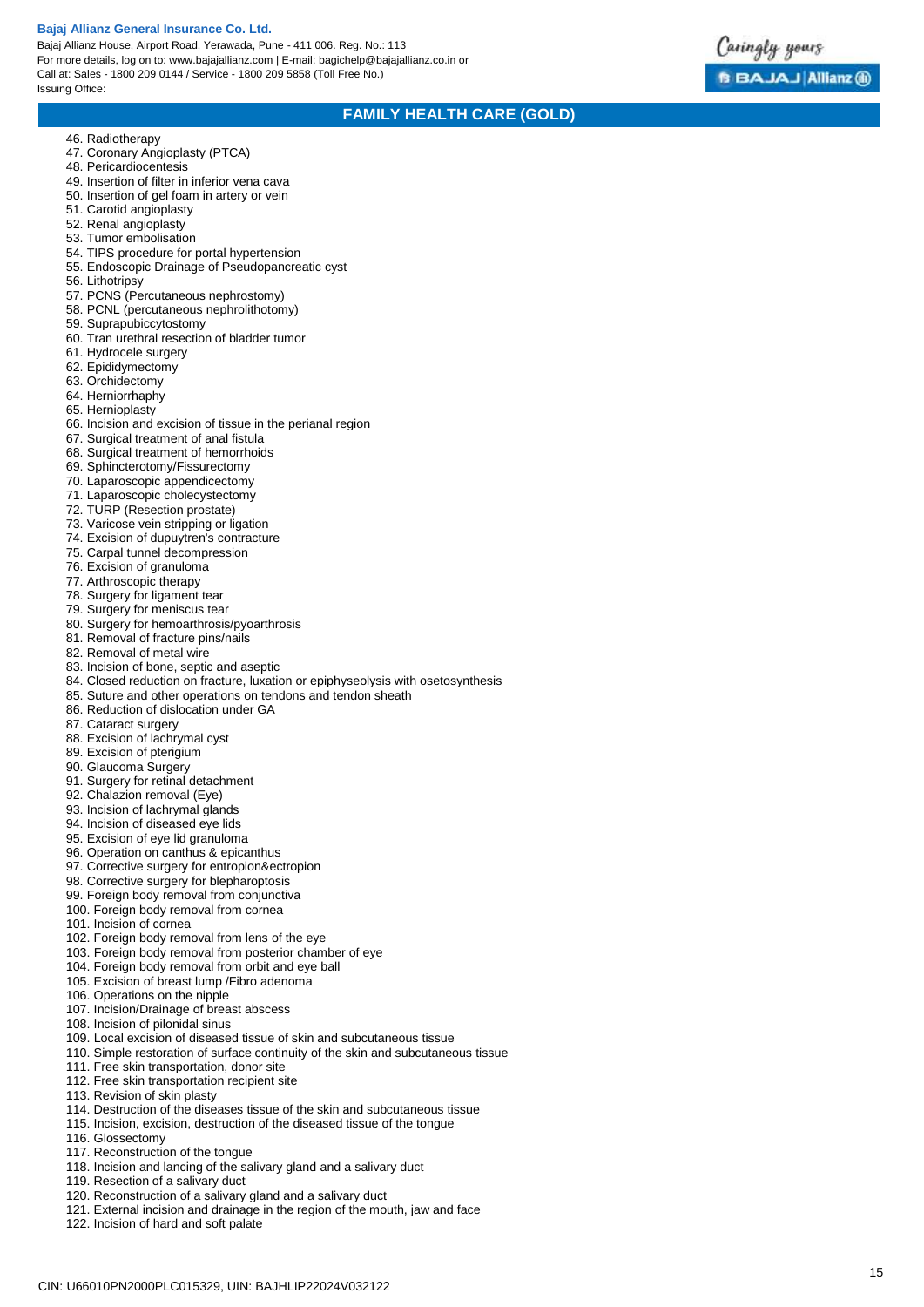Bajaj Allianz House, Airport Road, Yerawada, Pune - 411 006. Reg. No.: 113 For more details, log on to: www.bajajallianz.com | E-mail: bagichelp@bajajallianz.co.in or Call at: Sales - 1800 209 0144 / Service - 1800 209 5858 (Toll Free No.) Issuing Office:



# **FAMILY HEALTH CARE (GOLD)**

- 123. Excision and destruction of the diseased hard and soft palate
- 124. Incision, excision and destruction in the mouth
- 125. Surgery to the floor of mouth
- 126. Palatoplasty
- 127. Transoral incision and drainage of pharyngeal abscess
- 128. Dilatation and curettage
- 129. Myomectomies
- 130. Simple Oophorectomies

Note:

- (i) Above mentioned list is a indicative list of procedures, any other surgeries/procedures requiring less than 24 hours hospitalization due to technological advances will also be covered under this policy provided such procedures comply with the standard definition of Day Care Centre and Day Care treatment mentioned in the definitions.
- (ii) The standard exclusions and waiting periods are applicable to all of the above procedures depending on the medical condition/disease under treatment. Only 24 hours hospitalization is not mandatory.

## **Annexure II:**

## **List I: List of Non-Medical Items**

| <b>SL</b><br>No | Item                                                                      |                                                                                                                                       |
|-----------------|---------------------------------------------------------------------------|---------------------------------------------------------------------------------------------------------------------------------------|
| 1               | <b>BABY FOOD</b>                                                          | Not Payable                                                                                                                           |
| 2               | <b>BABY UTILITIES CHARGES</b>                                             | Not Payable                                                                                                                           |
| 3               | <b>BEAUTY SERVICES</b>                                                    | Not Payable                                                                                                                           |
| 4               | <b>BELTS/BRACES</b>                                                       | Not Payable                                                                                                                           |
| 5               | <b>BUDS</b>                                                               | Not Payable                                                                                                                           |
| 6               | COLD PACK/HOT PACK                                                        | Not Payable                                                                                                                           |
| $\overline{7}$  | <b>CARRY BAGS</b>                                                         | Not Payable                                                                                                                           |
| 8               | <b>EMAIL / INTERNET CHARGES</b>                                           | Not Payable                                                                                                                           |
| 9               | FOOD CHARGES (OTHER THAN PATIENT's DIET PROVIDED BY<br>HOSPITAL)          | Not Payable                                                                                                                           |
| 10              | LEGGINGS                                                                  | Essential in bariatric and varicose vein surgery and should be<br>considered for these conditions where<br>surgery itself is payable. |
| 11              | <b>LAUNDRY CHARGES</b>                                                    | Not Payable                                                                                                                           |
| $\overline{12}$ | <b>MINERAL WATER</b>                                                      | Not Payable                                                                                                                           |
| 13              | <b>SANITARY PAD</b>                                                       | Not Payable                                                                                                                           |
| $\overline{14}$ | <b>TELEPHONE CHARGES</b>                                                  | Not Payable                                                                                                                           |
| $\overline{15}$ | <b>GUEST SERVICES</b>                                                     | Not Payable                                                                                                                           |
| 16              | <b>CREPE BANDAGE</b>                                                      | Not Payable                                                                                                                           |
| $\overline{17}$ | DIAPER OF ANY TYPE                                                        | Not Payable                                                                                                                           |
| 18              | <b>EYELET COLLAR</b>                                                      | Not Payable                                                                                                                           |
| 19              | <b>SLINGS</b>                                                             | Not Payable                                                                                                                           |
| $\overline{20}$ | BLOOD GROUPING AND CROSS MATCHING OF DONORS                               | Not Payable                                                                                                                           |
| 21              | SERVICE CHARGES WHERE NURSING CHARGES ALSO<br><b>CHARGED</b>              | Not Payable                                                                                                                           |
| 22              | <b>Television Charges</b>                                                 | Not Payable                                                                                                                           |
| 23              | <b>SURCHA RGES</b>                                                        | Not Payable                                                                                                                           |
| 24              | ATTENDANT CHARGES                                                         | Not Payable                                                                                                                           |
| 25              | EXTRA DIET OF PATIENT (OTHER THAN THAT WHICH FORMS<br>PART OF BED CHARGE) | Not Payable                                                                                                                           |
| 26              | <b>BIRTH CERTIFICATE</b>                                                  | Not Payable                                                                                                                           |
| 27              | CERTIFICATE CHARGES                                                       | Not Payable                                                                                                                           |
| 28              | <b>COURIER CHARGES</b>                                                    | Not Payable                                                                                                                           |
|                 |                                                                           |                                                                                                                                       |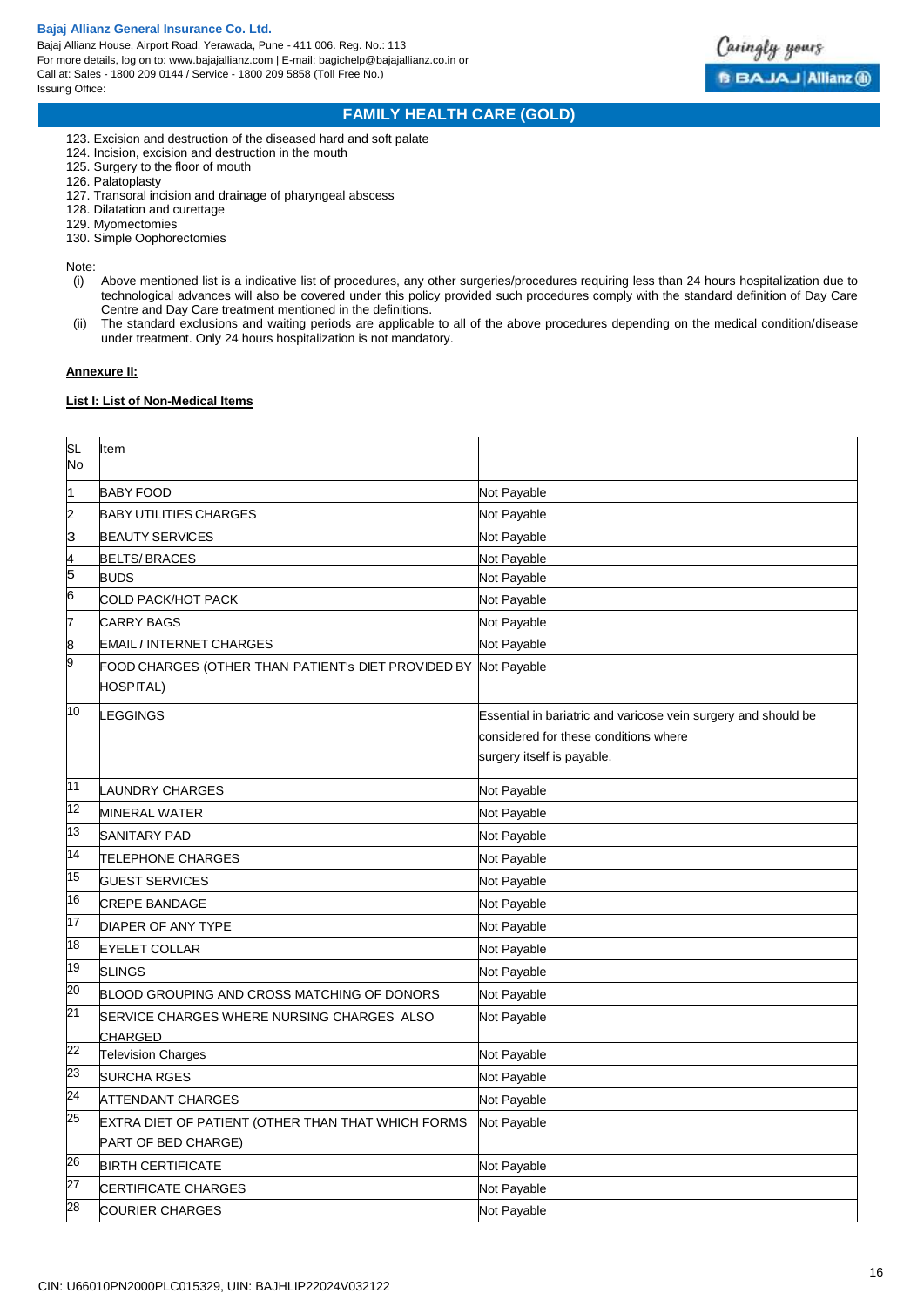Bajaj Allianz House, Airport Road, Yerawada, Pune - 411 006. Reg. No.: 113 For more details, log on to: www.bajajallianz.com | E-mail: bagichelp@bajajallianz.co.in or Call at: Sales - 1800 209 0144 / Service - 1800 209 5858 (Toll Free No.) Issuing Office:



# **FAMILY HEALTH CARE (GOLD)**

| 29 | CONVEYANCE CHARGES                                       | Not Payable |
|----|----------------------------------------------------------|-------------|
| 30 | <b>MEDICAL CERTIFICATE</b>                               | Not Payable |
| 31 | <b>MEDICAL RECORDS</b>                                   | Not Payable |
| 32 | PHOTOCOPIES CHARGES                                      | Not Payable |
| 33 | MORTUARY CHARGES                                         | Not Payable |
| 34 | <b>WALKING AIDS CHARGES</b>                              | Not Payable |
| 35 | OXYGEN CYLINDER (FOR USAGE OUTSIDE THE HOSPITAL)         | Not Payable |
|    |                                                          |             |
| 36 | <b>SPACER</b>                                            | Not Payable |
| 37 | <b>SPIROMETRE</b>                                        | Not Payable |
| 38 | <b>NEBULIZER KIT</b>                                     | Not Payable |
|    |                                                          |             |
| 39 | <b>STEAM INHALER</b>                                     | Not Payable |
| 40 | <b>ARMSLING</b>                                          | Not Payable |
| 41 | THERMOMETER                                              | Not Payable |
| 42 | CERVICAL COLLAR                                          | Not Payable |
| 43 | <b>SPLINT</b>                                            | Not Payable |
| 44 | <b>DIABETIC FOOT WEAR</b>                                | Not Payable |
| 45 | KNEE BRACES (LONG/ SHORT/ HINGED)                        | Not Payable |
| 46 | KNEE IMMOBILIZER/S HOULDER IMMOBILIZER                   | Not Payable |
| 47 | UMBOSACRAL BELT.                                         | Not Payable |
| 48 | NIMBUS BED OR WATER OR AIR BED CHARGES                   | Not Payable |
| 49 | AMBULANCE COLLAR                                         | Not Payable |
| 50 | AMBULANCE EQUIPMENT                                      | Not Payable |
| 51 | <b>ABDOMINAL BINDER</b>                                  | Not Payable |
| 52 | PRIVATE NURSES CHARGES - SPECIAL NURSING CHARGES         | Not Payable |
| 53 | <b>SUGAR FREE Tablets</b>                                | Not Payable |
| 54 | CREAMS POWDERS LOTIONS (Toiletries are not payable, only | Not Payable |
|    | prescribed medical pharmaceuticals payable)              |             |
|    |                                                          |             |
| 55 | <b>ECG ELECTRODES</b>                                    | Not Payable |
| 56 | <b>GLOVES</b>                                            | Not Payable |
| 57 | <b>NEBULISATION KIT</b>                                  | Not Payable |
| 58 | ANY KIT WITH NO DETAILS MENTIONED [DELIVERY KIT,         | Not Payable |
|    | ORTHOKIT , RECOVERY KIT, ETC]                            |             |
| 59 | <b>KIDNEY TRAY</b>                                       | Not Payable |
| 60 | <b>MASK</b>                                              | Not Payable |
| 61 | <b>OUNCE GLASS</b>                                       | Not Payable |
| 62 | OXYGEN MASK                                              | Not Payable |
| 63 | PELVIC TRACTION BELT                                     | Not Payable |
| 64 | <b>PAN CAN</b>                                           | Not Payable |
| 65 | <b>TROLLY COVER</b>                                      | Not Payable |
| 66 | UROMETER, URINE JUG                                      | Not Payable |
| 68 | VASOFIX SAFETY                                           |             |
|    |                                                          | Not Payable |

## **List ll - ltems that are to be subsumed into Room Charges**

| S. No. | ltem                                       |
|--------|--------------------------------------------|
|        | BABY CHARGES (UNLESS SPECIFIED /INDICATED) |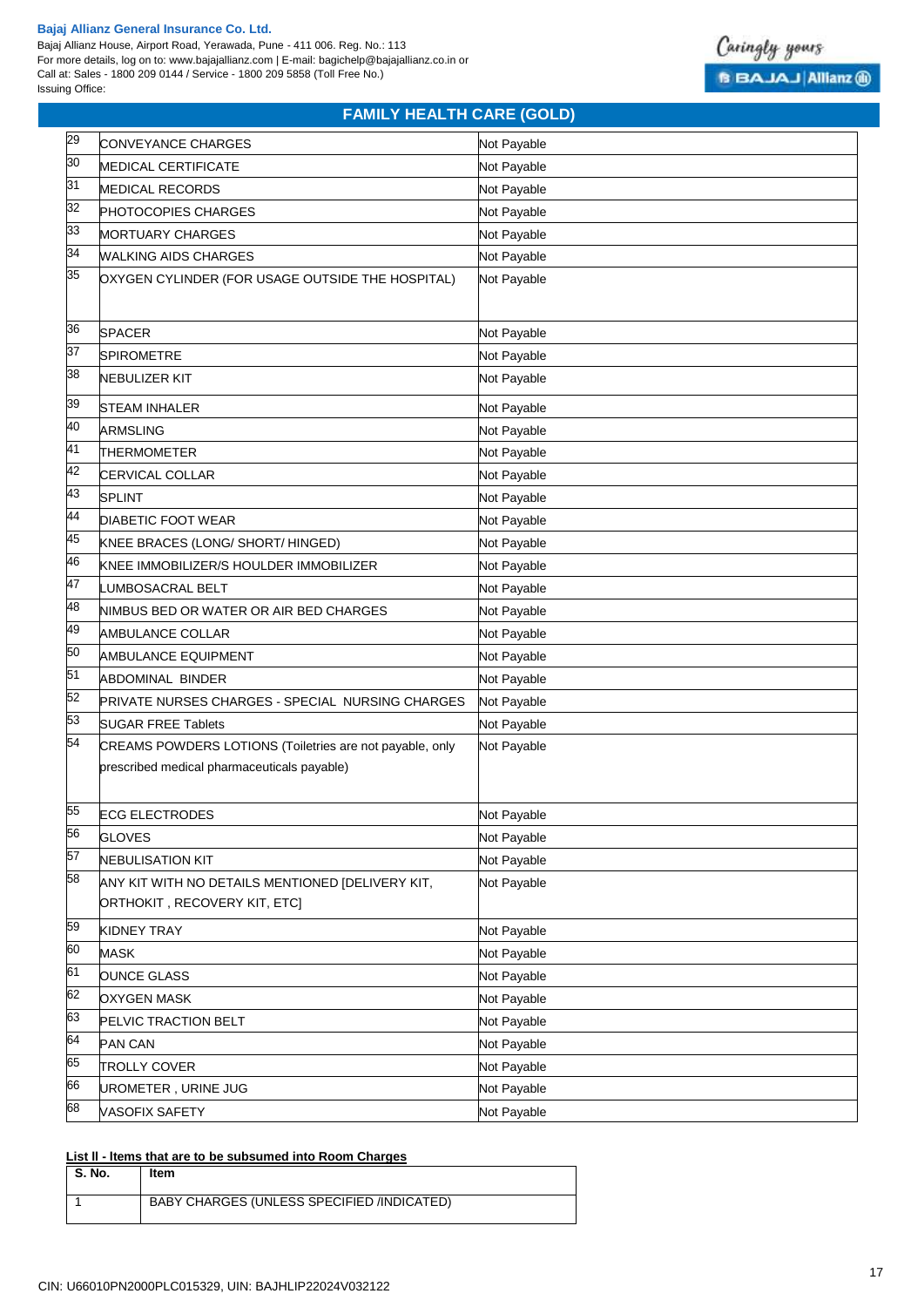Bajaj Allianz House, Airport Road, Yerawada, Pune - 411 006. Reg. No.: 113 For more details, log on to: www.bajajallianz.com | E-mail: bagichelp@bajajallianz.co.in or Call at: Sales - 1800 209 0144 / Service - 1800 209 5858 (Toll Free No.) Issuing Office:



# **FAMILY HEALTH CARE (GOLD)**

| 2              | <b>HAND WASH</b>                                    |
|----------------|-----------------------------------------------------|
| 3              | <b>SHOE COVER</b>                                   |
| 4              | <b>CAPS</b>                                         |
| 5              | <b>CARDLE CHARGES</b>                               |
| 6              | <b>COMB</b>                                         |
| $\overline{7}$ | EAU-DE-COLOGNE/ROOM FRESHNERS                       |
| 8              | <b>FOOT COVER</b>                                   |
| 9              | <b>GOWN</b>                                         |
| 10             | <b>SLIPPERS</b>                                     |
| 11             | <b>TISSUE PAPPER</b>                                |
| 12             | <b>TOOTH PASTE</b>                                  |
| 13             | <b>TOOTH BRUSH</b>                                  |
| 14             | <b>BED PAN</b>                                      |
| 15             | <b>FACE MASK</b>                                    |
| 16             | <b>FLEXI MASK</b>                                   |
| 17             | <b>HAND HOLDER</b>                                  |
| 18             | <b>SPUTUM CUP</b>                                   |
| 19             | <b>DISINEFCTANT LOTIONS</b>                         |
| 20             | <b>LUXURY TAX</b>                                   |
| 21             | <b>HVAC</b>                                         |
| 22             | <b>HOUSE KEEPING CHARGES</b>                        |
| 23             | AIR CONDITIONER CHARGES                             |
| 24             | IM IV INJECTION CHARGES                             |
| 25             | <b>CLEAN SHEET</b>                                  |
| 26             | BLANKET/WARMER BLANKET                              |
| 27             | <b>ADMISSION KIT</b>                                |
| 28             | <b>DIABETIC CHART CHARGES</b>                       |
| 29             | DOCUMENTATION CHARGES/ADMINISTRATIVE EXPENSES       |
| 30             | DISCHARGE PROCEDURE CHARGES                         |
| 31             | DAILY CHART CHARGES                                 |
| 32             | <b>ENTRANCE PASS / VISITORS PASS CHARGES</b>        |
| 33             | EXPENSES RELATED TO PRESCRIPTION ON DISCHARGE       |
| 34             | FILE OPENING CHARGES                                |
| 35             | INCTDENTAL EXPENSES / MtSC. CHARGES (NOT EXPLATNED) |
| 36             | PATIENT IDENTIFICATION BAND / NAME TAG              |
| 37             | PULSEOXYMETER CHARGES                               |
|                |                                                     |

**List lll- ltems that are to be subsumed into Procedure Charges S. No. Item**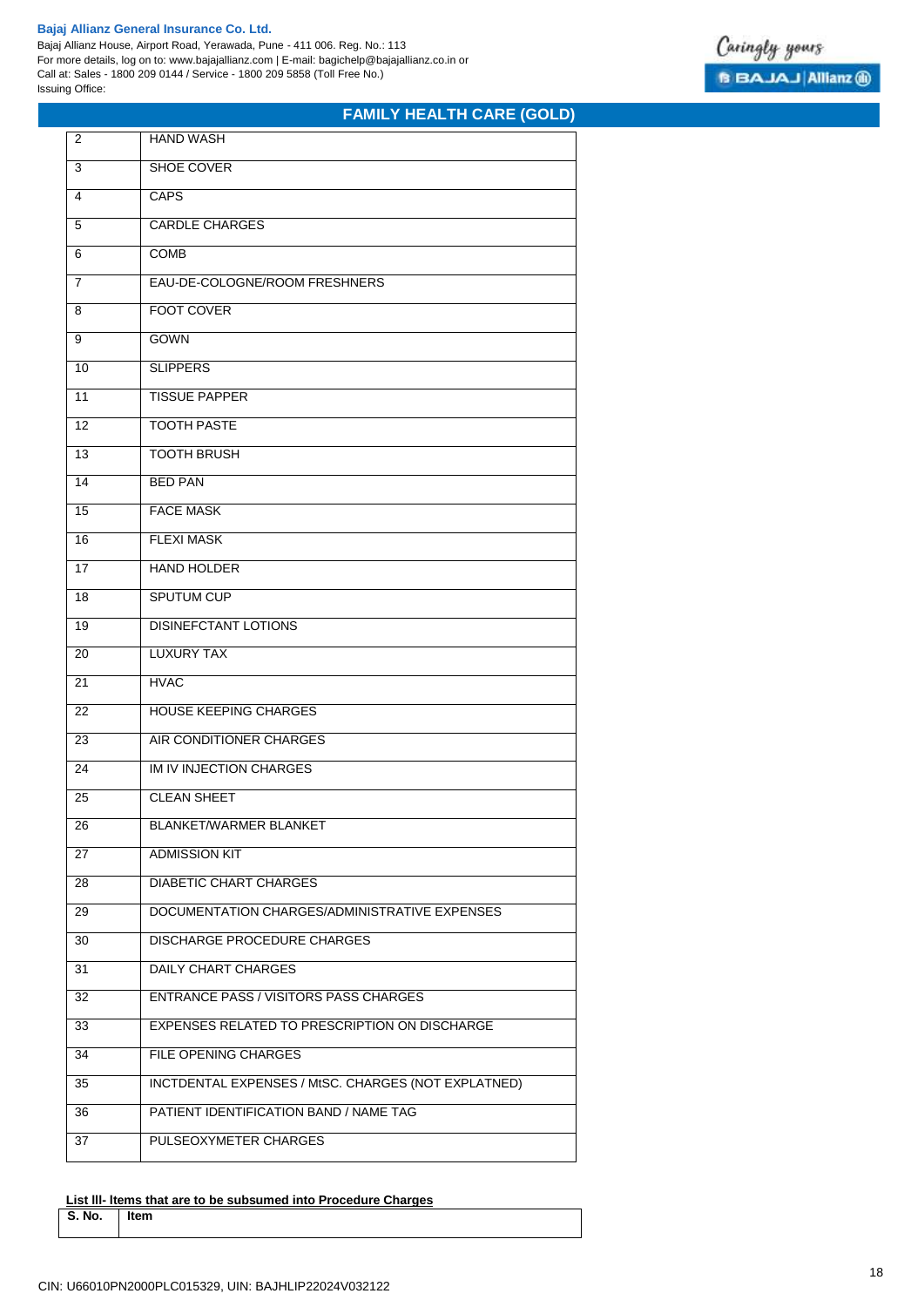Bajaj Allianz House, Airport Road, Yerawada, Pune - 411 006. Reg. No.: 113 For more details, log on to: www.bajajallianz.com | E-mail: bagichelp@bajajallianz.co.in or Call at: Sales - 1800 209 0144 / Service - 1800 209 5858 (Toll Free No.) Issuing Office:



# **FAMILY HEALTH CARE (GOLD)**

| 1               | <b>HAIR REMOVAL CREAM</b>                          |
|-----------------|----------------------------------------------------|
| 2               | DISPOSABLES RAZORS CHARGES (for site preparations) |
| 3               | <b>EYE PAD</b>                                     |
| 4               | <b>EYE SHEILD</b>                                  |
| 5               | <b>CAMERA COVER</b>                                |
| 6               | <b>DVD, CD CHARGES</b>                             |
| 7               | <b>GAUSE SOFT</b>                                  |
| 8               | <b>GAUZE</b>                                       |
| $\overline{9}$  | <b>WARD AND THEATRE BOOKING CHARGES</b>            |
| 10              | ARTHROSCOPE AND ENDOSCOPY INSTRUMENTS              |
| 11              | MICROSCOPE COVER                                   |
| $\overline{12}$ | SURGICAL BLADES, HARMONICSCALPEL, SHAVER           |
| $\overline{13}$ | <b>SURGICAL DRILL</b>                              |
| 14              | <b>EYE KIT</b>                                     |
| 15              | <b>EYE DRAPE</b>                                   |
| 16              | <b>X-RAY FILM</b>                                  |
| 17              | <b>BOYLES APPARATUS CHARGES</b>                    |
| 18              | <b>COTTON</b>                                      |
| 19              | <b>COTTON BANDAGE</b>                              |
| 20              | <b>SURGICAL TAPE</b>                               |
| $\overline{21}$ | <b>APRON</b>                                       |
| 22              | <b>TORNIQUET</b>                                   |
| 23              | ORTHOBUNDLE, GYNAEC BUNDLE                         |

## **List lV - ltems that are to be subsumed into costs of treatment**

| <b>S. No.</b>  | Item                                                                     |
|----------------|--------------------------------------------------------------------------|
| 1              | ADMISSION/REGISTRATION CHARGES                                           |
| $\mathcal{P}$  | HOSPITALIZATION FOR EVALUATION/DIAGNOSTIC PURPOSE                        |
| 3              | URINE CONTAINER                                                          |
| 4              | BLOOD RESERVATION CHARGES AND ANTE NATAL BOOKING<br><b>CHARGES</b>       |
| 5              | <b>BIPAP MACHINE</b>                                                     |
| 6              | CPAP/CAPD EQUIPMENTS                                                     |
| $\overline{7}$ | <b>INFUSION PUMP-COST</b>                                                |
| 8              | HYDROGEN PERPOXIDE\SPIRIT\DISINFECTION ETC                               |
| 9              | NUTTRITION PLANNING CHARGES - DIETICIAN CHARGES - DIET<br><b>CHARGES</b> |
| 10             | <b>HIV KIT</b>                                                           |
| 11             | ANTISEPTIC MOUTHWASH                                                     |
| 12             | <b>LOZENGES</b>                                                          |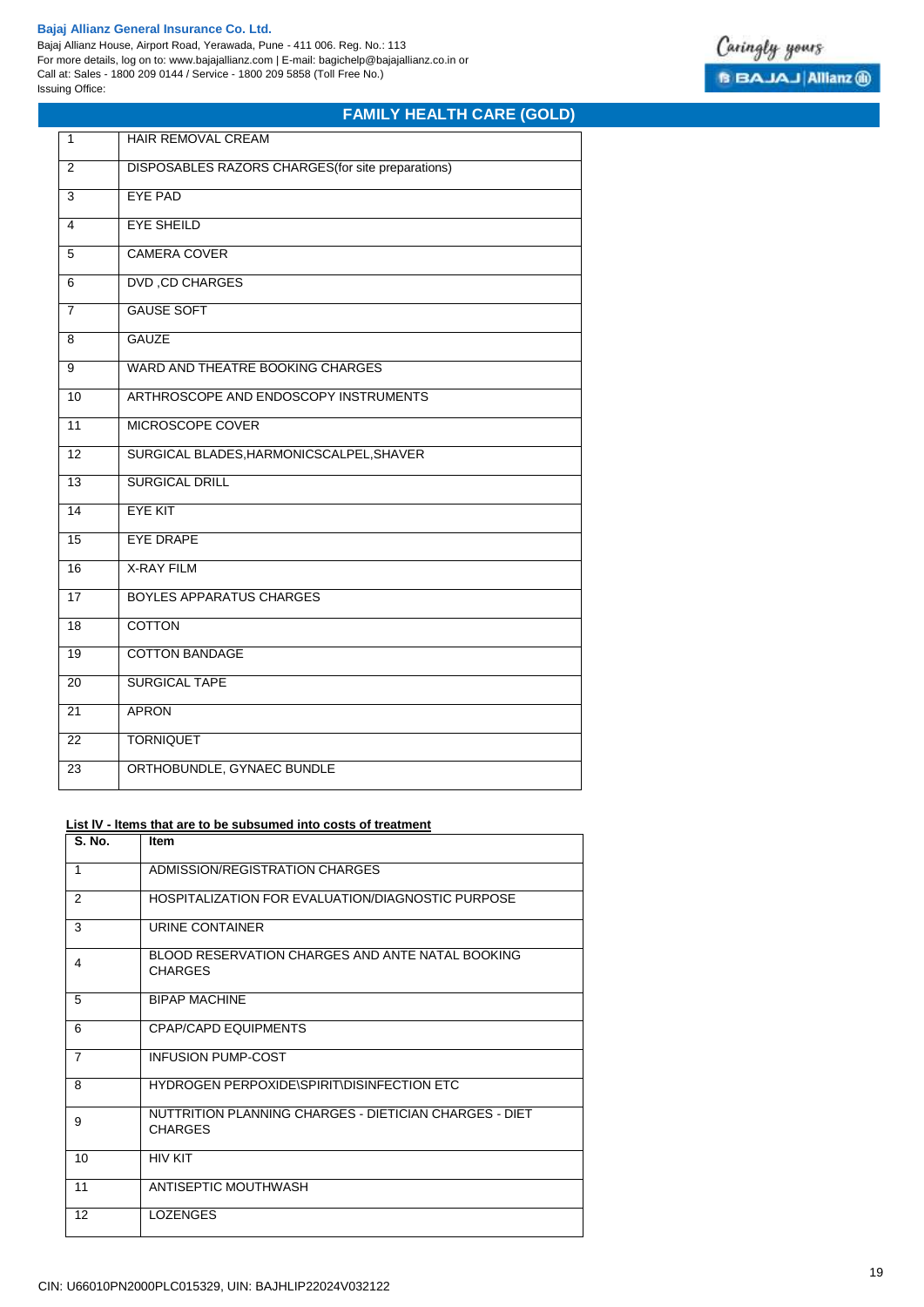Bajaj Allianz House, Airport Road, Yerawada, Pune - 411 006. Reg. No.: 113 For more details, log on to: www.bajajallianz.com | E-mail: bagichelp@bajajallianz.co.in or Call at: Sales - 1800 209 0144 / Service - 1800 209 5858 (Toll Free No.) Issuing Office:

# **FAMILY HEALTH CARE (GOLD)**

| 13 | <b>MOUTH PAINT</b>                 |
|----|------------------------------------|
| 14 | <b>VACCINATION CHARGES</b>         |
| 15 | ALCOHOL SWABES                     |
| 16 | <b>SCRUB SOLUTION / STERILLIUM</b> |
| 17 | <b>GLUCOMETER &amp; STRIPS</b>     |
| 18 | <b>URINE BAG</b>                   |

## **Annexure III: Modern Treatment Methods and Advancement in Technologies**

Modern Treatment Methods and Advancement in Technologies (as per below list) are covered up to 50% of Sum Insured or 5 lacs whichever is lower, subject to policy terms, conditions, coverages and exclusions.

- A. Uterine Artery Embolization and HIFU
- B. Balloon Sinuplasty
- C. Deep Brain stimulation
- D. Oral chemotherapy
- E. Immunotherapy- Monoclonal Antibody to be given as injection
- F. Intra vitreal injections
- G. Robotic surgeries
- H. Stereotactic radio surgeries
- I. Bronchical Thermoplasty
- J. Vaporisation of the prostrate (Green laser treatment or holmium laser treatment)
- K. IONM -(Intra Operative Neuro Monitoring)
- L. Stem cell therapy: Hematopoietic stem cells for bone marrow transplant for haematological conditions to be covered

## **Annexure IV:**

## **Contact details of the Ombudsman offices**

| <b>Office Details</b>                                                                                                                                                                                                                                                                             | <b>Jurisdiction of Office</b><br><b>Union Territory, District)</b> |
|---------------------------------------------------------------------------------------------------------------------------------------------------------------------------------------------------------------------------------------------------------------------------------------------------|--------------------------------------------------------------------|
| <b>AHMEDABAD -</b><br>Insurance Ombudsman<br>Office of the Insurance Ombudsman.<br>Jeevan Prakash Building, 6th floor,<br>Tilak Marg, Relief Road,<br>AHMEDABAD - 380 001.<br>Tel.: 079 - 25501201/02/05/06<br>Email: bimalokpal.ahmedabad@cioins.co.in                                           | Gujarat, Dadra & Nagar Haveli, Daman and Diu                       |
| <b>BENGALURU -</b><br>Insurance Ombudsman<br>Office of the Insurance Ombudsman.<br>Jeevan Soudha Building, PID No. 57-27-N-19<br>Ground Floor, 19/19, 24th Main Road,<br>JP Nagar, Ist Phase, Bengaluru - 560 078.<br>Tel.: 080 - 26652048 / 26652049<br>Email: bimalokpal.bengaluru@cioins.co.in | Karnataka.                                                         |
| <b>BHOPAL-</b><br>Insurance Ombudsman<br>Office of the Insurance Ombudsman,<br>Janak Vihar Complex, 2nd Floor,<br>6, Malviya Nagar, Opp. Airtel Office,<br>Near New Market, Bhopal - 462 003.<br>Tel.: 0755 - 2769201 / 2769202<br>Email: bimalokpal.bhopal@cioins.co.in                          | Madhya Pradesh<br>Chattisgarh.                                     |
| <b>BHUBANESHWAR-</b><br>Insurance Ombudsman<br>Office of the Insurance Ombudsman,<br>62, Forest park,<br>Bhubaneswar - 751 009.                                                                                                                                                                   | Orissa.                                                            |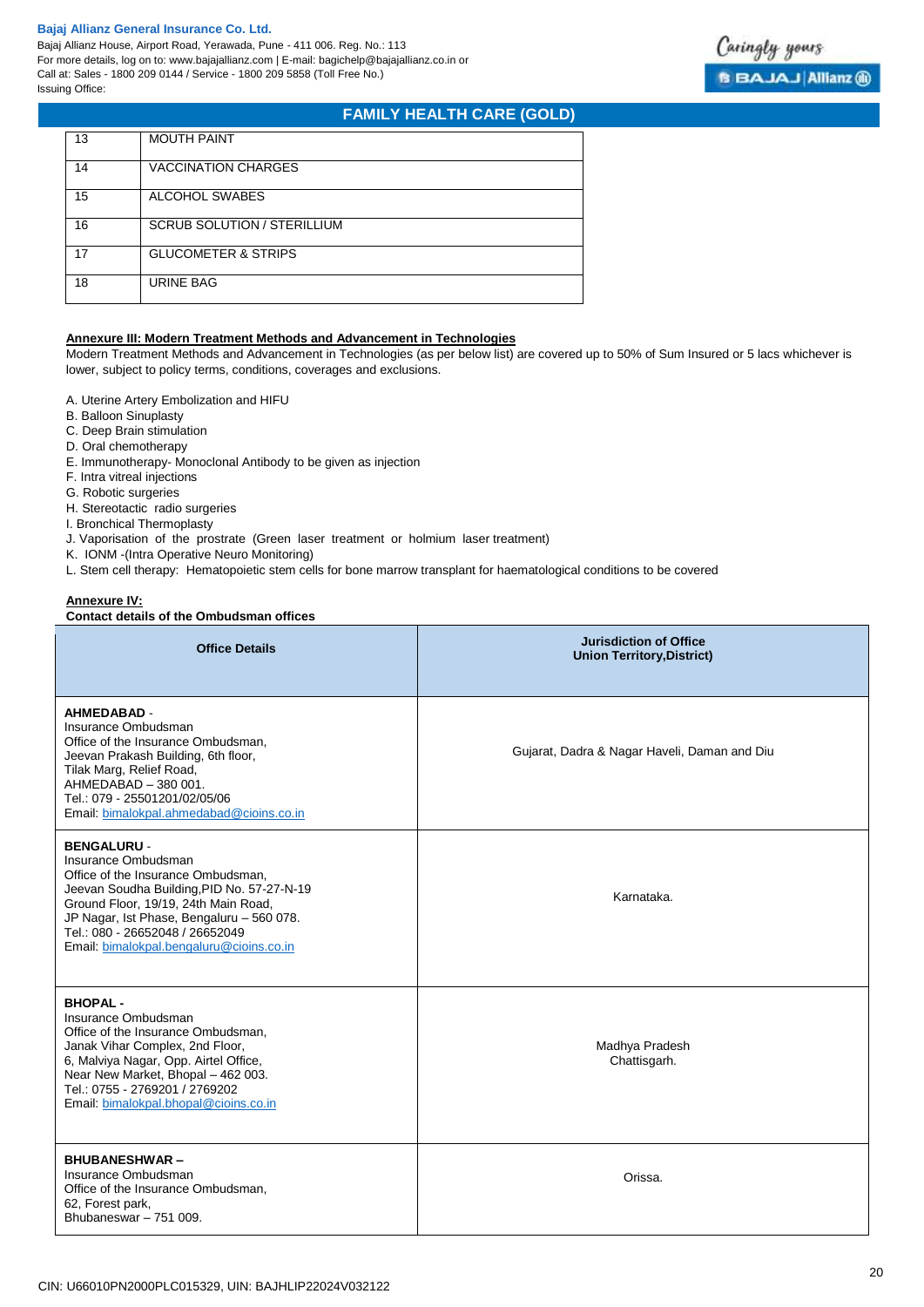Bajaj Allianz House, Airport Road, Yerawada, Pune - 411 006. Reg. No.: 113 For more details, log on to: www.bajajallianz.com | E-mail: bagichelp@bajajallianz.co.in or Call at: Sales - 1800 209 0144 / Service - 1800 209 5858 (Toll Free No.) Issuing Office:



# **FAMILY HEALTH CARE (GOLD)**

| <b>Office Details</b>                                                                                                                                                                                                                                                             | <b>Jurisdiction of Office</b><br><b>Union Territory, District)</b>                                                                                           |
|-----------------------------------------------------------------------------------------------------------------------------------------------------------------------------------------------------------------------------------------------------------------------------------|--------------------------------------------------------------------------------------------------------------------------------------------------------------|
| Tel.: 0674 - 2596461 /2596455<br>Email: bimalokpal.bhubaneswar@cioins.co.in                                                                                                                                                                                                       |                                                                                                                                                              |
| <b>CHANDIGARH -</b><br>Insurance Ombudsman<br>Office of the Insurance Ombudsman.<br>S.C.O. No. 101, 102 & 103, 2nd Floor,<br>Batra Building, Sector 17 - D,<br>Chandigarh - 160 017.<br>Tel.: 0172 - 2706196 / 2706468<br>Email: bimalokpal.chandigarh@cioins.co.in               | Punjab, Haryana (excluding Gurugram, Faridabad, Sonepat and<br>Bahadurgarh), Himachal Pradesh, Union Territories of Jammu &<br>Kashmir, Ladakh & Chandigarh. |
| <b>CHENNAI -</b><br>Insurance Ombudsman<br>Office of the Insurance Ombudsman.<br>Fatima Akhtar Court, 4th Floor, 453,<br>Anna Salai, Teynampet,<br>CHENNAI - 600 018.<br>Tel.: 044 - 24333668 / 24335284<br>Email: bimalokpal.chennai@cioins.co.in                                | Tamil Nadu, PuducherryTown and Karaikal (which are part of Puducherry)                                                                                       |
| DELHI-<br>Insurance Ombudsman<br>Office of the Insurance Ombudsman,<br>2/2 A, Universal Insurance Building,<br>Asaf Ali Road,<br>New Delhi - 110 002.<br>Tel.: 011 - 23232481/23213504<br>Email: bimalokpal.delhi@cioins.co.in                                                    | Delhi & following Districts of Haryana - Gurugram, Faridabad, Sonepat &<br>Bahadurgarh.                                                                      |
| <b>GUWAHATI -</b><br>Insurance Ombudsman<br>Office of the Insurance Ombudsman,<br>Jeevan Nivesh, 5th Floor,<br>Nr. Panbazar over bridge, S.S. Road,<br>Guwahati - 781001(ASSAM).<br>Tel.: 0361 - 2632204 / 2602205<br>Email: bimalokpal.guwahati@cioins.co.in                     | Assam, Meghalaya, Manipur, Mizoram, Arunachal Pradesh, Nagaland and<br>Tripura.                                                                              |
| <b>HYDERABAD -</b><br>Insurance Ombudsman<br>Office of the Insurance Ombudsman,<br>6-2-46, 1st floor, "Moin Court",<br>Lane Opp. Saleem Function Palace,<br>A. C. Guards, Lakdi-Ka-Pool, Hyderabad - 500 004.<br>Tel.: 040 - 23312122<br>Email: bimalokpal.hyderabad@cioins.co.in | Andhra Pradesh, Telangana, Yanam and part of Union Territory of<br>Puducherry.                                                                               |
| <b>JAIPUR -</b><br>Insurance Ombudsman<br>Office of the Insurance Ombudsman,<br>Jeevan Nidhi - Il Bldg., Gr. Floor,<br>Bhawani Singh Marg,<br>Jaipur - 302 005.<br>Tel.: 0141 - 2740363<br>Email: bimalokpal.jaipur@cioins.co.in                                                  | Rajasthan.                                                                                                                                                   |
| <b>ERNAKULAM-</b><br>Insurance Ombudsman<br>Office of the Insurance Ombudsman,                                                                                                                                                                                                    | Kerala, Lakshadweep, Mahe-a part of Union Territory of Puducherry.                                                                                           |